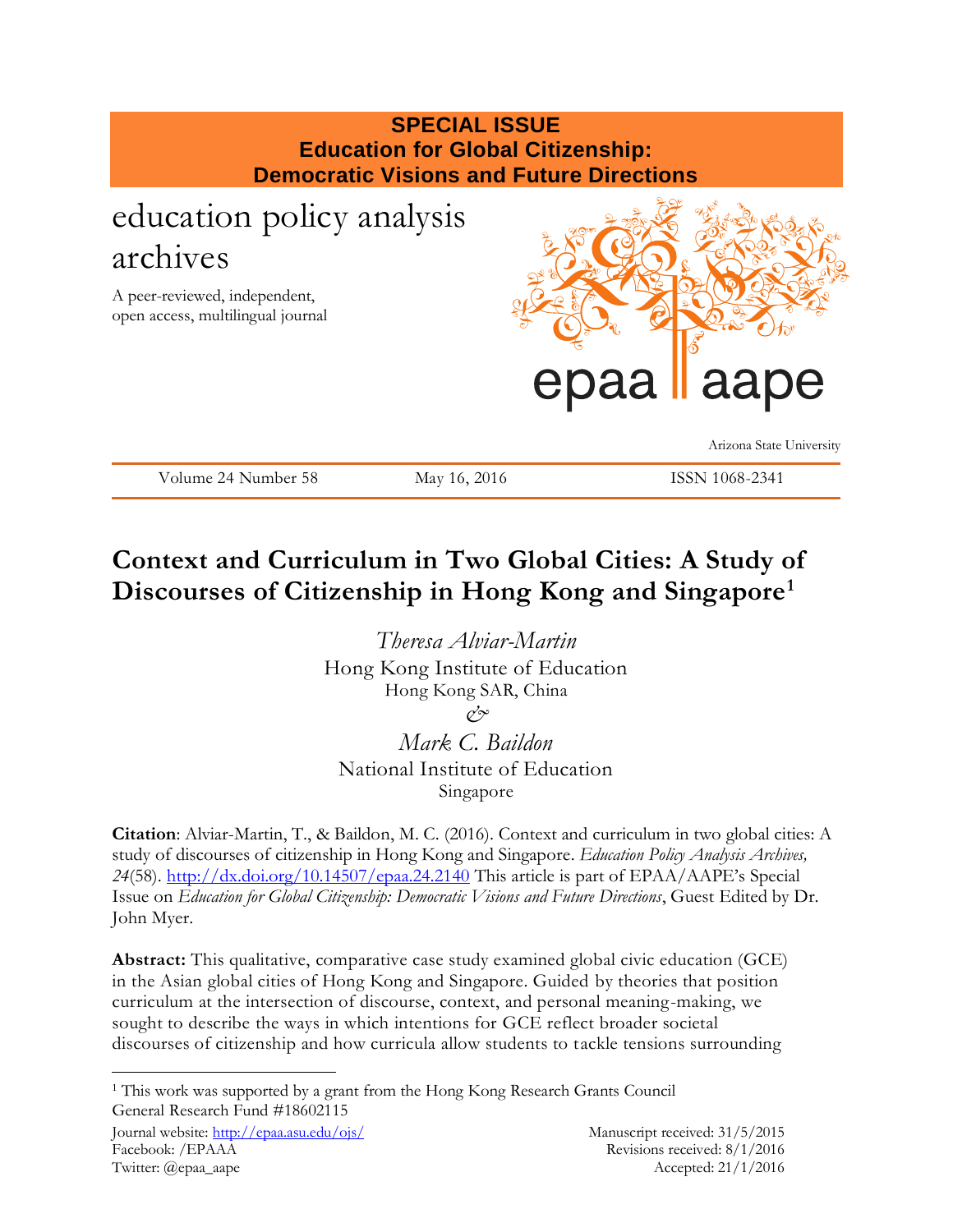national and global citizenship. We found that Singapore and Hong Kong have adopted depoliticized forms of citizenship as a means of inoculation against global ills. These types of citizenship are more nationalistic than global in nature; moral rather than political; and focused mainly on utilitarian goals to produce adaptable workers able to support national economic projects in the global economy. Although critical, transnational and other emergent civic perspectives are apparent in both cities, the data yielded little evidence of curricular opportunities for students to become exposed to alternative discourses and reconcile discursive contradictions. The findings inform current literature by illuminating the nexus of local and global discursive practices, implicating the ability of curricula to accommodate both novel and established civic identities, and forwarding suggestions to bridge disconnections between theoretical and local curricular definitions of global citizenship.

**Keywords**: Citizenship; civic identities; curriculum; global cities

## **Contexto y currículo en dos ciudades globales: Un estudio de discursos de ciudadanía en Hong Kong y Singapur**

**Resumen:** Este estudio de caso cualitativo y comparativo examino la educación cívica global (ECG) en las ciudades globales asiáticas de Hong Kong y Singapur. Guiado por teorías que entienden que los currículos interaccionan con discursos, contextos y comprensiones personales de significado, los autores describen las maneras en que las intenciones para ECG reflejan discursos sociales amplios sobre ciudadanía y como los currículos permiten que los estudiantes enfrenten tensiones alrededor de la ciudadanía nacional y global. Se encontró que Singapur y Hong Kong han adoptado formas despolitizadas de ciudadanía como un medio de inocular contra problemas mundiales. Estos tipos de ciudadanía son más nacionalistas que globales en carácter; más morales que políticos; y enfocados principalmente en metas utilitarias para producir trabajadores adaptables capaces de sostener proyectos económicos nacionales en una economía global. A pesar de que perspectivas críticas, transnacionales y emergentes son evidentes en ambas ciudades, los datos proporcionan poca evidencia de oportunidades curriculares para que los estudiantes sean expuestos a discursos alternativos y puedan reconciliar contradicciones discursivas. Los resultados iluminan el nexo de prácticas discursivas a nivel local y global, y la capacidad de los currículos para acomodar ambos identidades establecidas y novedosas. El trabajo concluye con sugerencias para conectar desconexiones entre las definiciones teóricas y curriculares local de la ciudadanía global.

**Palabras-clave:** ciudadanía; identidades cívicas; currículo; ciudades globales

## **Contexto e currículo em duas cidades globais: Um estudo de discursos de cidadania em Hong Kong e Singapura**

**Resumo:** Este estudo qualitativo e comparativo de caso examinou a educação cívica global (ECG) nas cidades globais asiáticas de Hong Kong e Singapura. Guiado por teorias que põem currículo na interseção de discurso, contexto e a formação pessoal de significado, os autores trataram de descrever as maneiras em que as intenções para ECG reflexam amplos discursos sociais de cidadania e como os currículos permitem que os alunos enfrentem tensões ao redor da cidadania nacional y global. Se encontrou que Singapura y Hong Kong tem adoptado formas despolitizadas de cidadania como meio de inocular contra problemas mundiais. Estes tipos de cidadania são mais nacionalistas que globais em carácter; mais moral que política; e focado principalmente nas metas utilitárias para produzir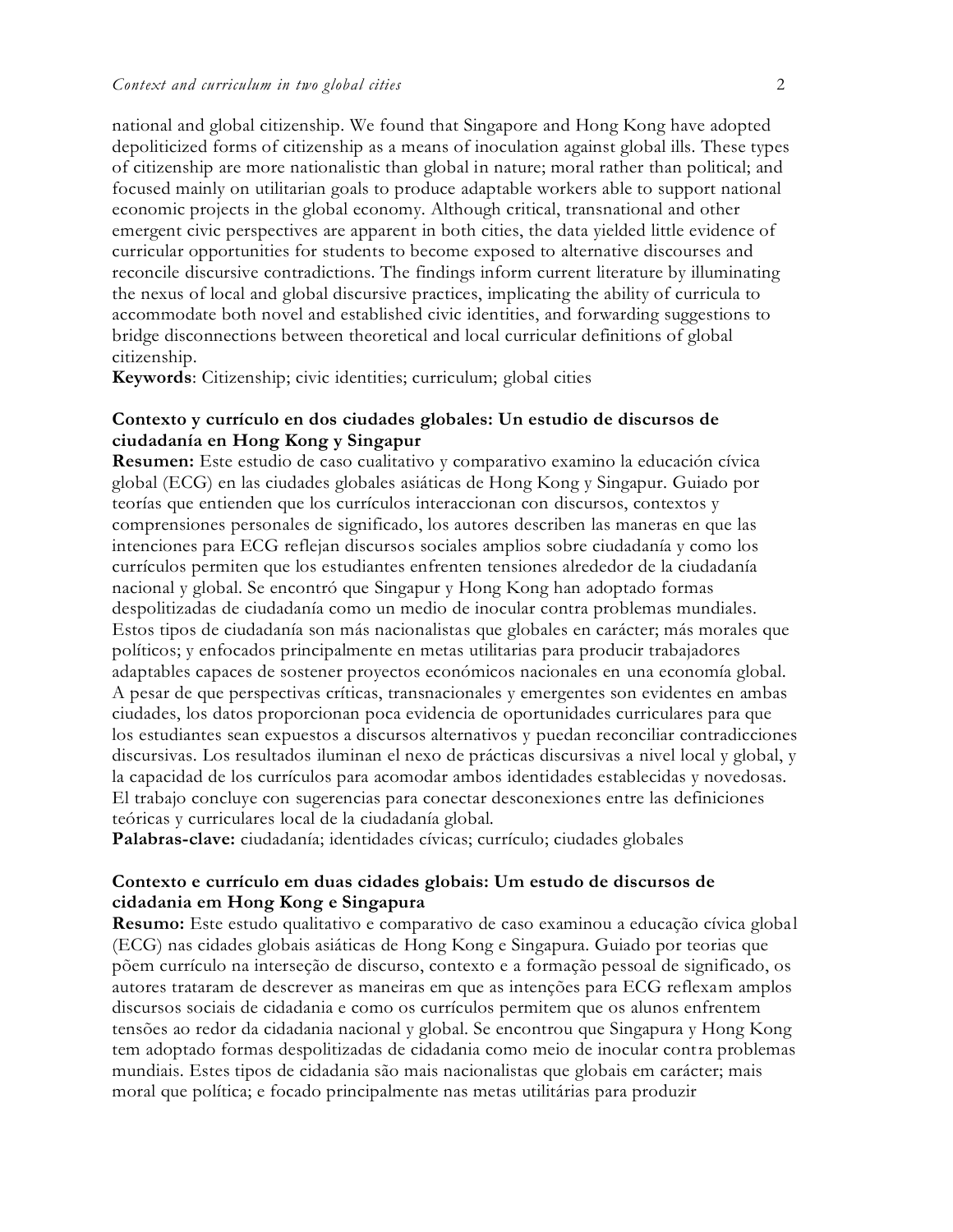trabalhadores adaptáveis capazes de sustentar projetos económicos nacionais na economia global. Apesar de que perspectivas críticas, transnacionais y emergentes são evidentes em ambas cidades, a data proporcionou pouca evidencia de oportunidades curriculares para que os alunos sejam expostos à discursos alternativos y para reconciliar contradições discursivas. Os resultados informam a literatura existente por iluminar o nexo de práticas discursivas ao nível local y global, implicando a capacidade de currículos para acomodar ambos identidades estabelecidas y novas e dirigindo sugestões para conectar desconexões entre as definições teoréticas y de currículo local da cidadania global. **Palavras-chave:** cidadania; identidades cívicas; currículo; ciudades globais

## **Context and Curriculum in Two Global Cities: A Study of Discourses of Citizenship in Hong Kong and Singapore**

Discourses of citizenship are in flux under conditions of globalization (Abowitz & Harnish, 2006; Appadurai, 1996). Rather than educating students solely for their roles as citizens of their nations, state school systems have faced demands to prepare young citizens for effective participation in an interdependent global community (Merryfield & Duty, 2008). Academic scholarship increasingly recognizes the civic curriculum's positioning at the intersection of discourse, context, and personal meaning-making (Torney-Purta, Lehman, Oswald, & Shulz, 2001). Yet, current literature lacks investigations that reveal the ways in which curricular intentions of global citizenship education (GCE) reflect broader societal discourses of citizenship and how curricula allow students to tackle tensions surrounding national and global citizenship. The present investigation addresses these gaps in literature by employing macro- and micro-level analytical techniques in order to describe the nature of GCE in two global cities: Hong Kong and Singapore. The purpose of our study was two-fold. First, we aimed to describe the political, economic, and socio-cultural contextual factors that shape the discourses of citizenship and globalization in the two settings. Second, we sought to surface intentions and rationales for GCE as expressed in curriculum documents in order to illuminate opportunities for students to consider emerging conceptions of citizenship and civic identities.

Global cities are cities that are positioned at the center of transnational flows of communication, culture, and capital (Sassen, 1991). Because global cities are primary hubs of media and technology, they create pockets of a global civil society (Appadurai, 1996; Falk, 2000) that underline tensions between patriotic citizenship and multiple and transnational civic identities (Banks, 2008; Kymlicka, 2004). Moreover, as nodes of influence in the world economy, global cities encapsulate growing economic inequalities within and across societies, implicating how school curricula prepare young citizens for economic competitiveness while replicating or challenging existing social hierarchies (Mitchell, 2003). The issues of multiple identities and social disparities resonate in Hong Kong and Singapore, two democratic societies that are major centers in the global economy. Hong Kong, a former British colony recently returned to Chinese dominion, faces uncertainties regarding how to maintain local identities and democratic traditions while inculcating in young citizens a sense of nationalism (Chan, 2014). Whereas, the cosmopolitan city-state of Singapore has faced criticism as an illiberal democracy, where education policies support a narrowly defined agenda of state-sanctioned multiculturalism and national identity (Mutalib, 2000).The two global cities, thus, provide information-rich contexts to inform curricular efforts in GCE.

Within these two settings, we examined contextual factors that shaped the discourses of GCE. We then scrutinized policy and curriculum documents to determine curricular intentions and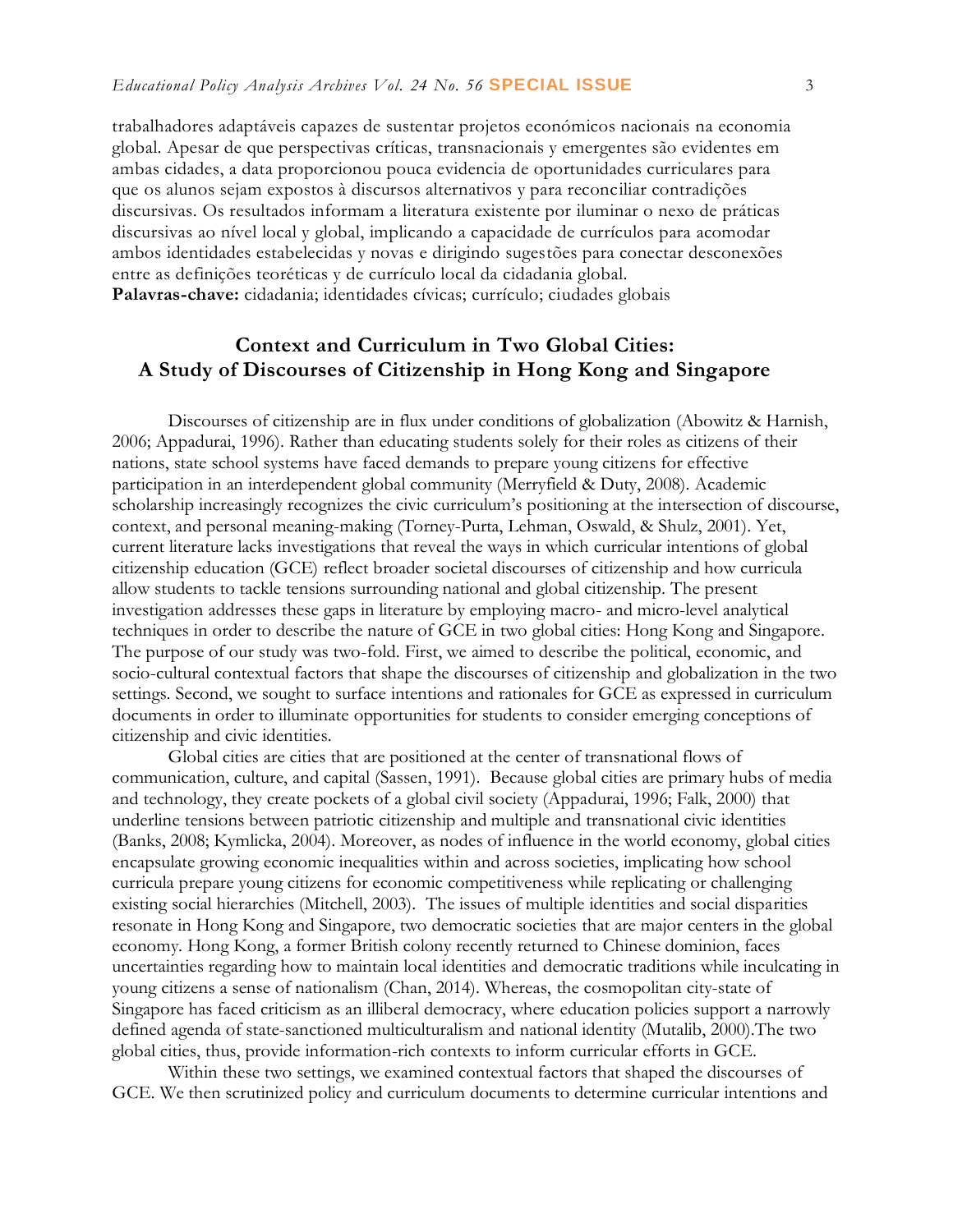rationalizations for stated civic goals. The situated characterizations of GCE in two global cities contribute to current literature by illuminating the intersection of local and global discursive practices, implicating the ability of curricula to accommodate both emerging and established civic discourses, and raising questions regarding disconnections between academic conceptions and local curricular definitions of global citizenship.

### **Discourses of Citizenship and the Curriculum**

Discourses are ways of constituting knowledge (Foucault, 1980); the language and beliefs that serve as frameworks and ideologies to help people to understand and act in the world (Abowitz & Harnish, 2006). In their review of contemporary civic discourses, Abowitz and Harnish (2006) defined curriculum as a discursive practice reflective of "terminology, values, rhetorical styles, habits, and truths" (p. 655) that spring from historical and social conditions. They argue that the civic curriculum – in the form of official documents articulating appropriate modes of civic engagement or a political directive that defines civic identity—comprise expressions of beliefs about citizenship, privileging specific ideological perspectives over others. Influenced by civic republican and liberal democratic perspectives that find basis in the Enlightenment, discourses regarding citizenship have traditionally referred to individuals' status, rights, and obligations as defined by national laws (Heater, 2002; Osler & Starkey, 2005). Similarly, curriculum theorists posit curriculum as a form of "institutionalized learning" whose structure, sequence, and outcomes are strongly associated with political discourses of development particular to nation-states (Reid, 2003). In this view, curriculum is an instrument that mediates between the individual and a nation-centric political order (Lee, 2006). More recently, however, research has called attention to how the curriculum is influenced by global exchanges of ideas that expose young people to discourses of citizenship unbound from nationalistic definitions (Oxley & Morris, 2013). Among these are critical discourses that view problems in society through the lenses of class, gender, and race; and transnational discourses that emphasize universal human rights as a motivator of civic engagement (Abowitz & Harnish, 2006).

The Octagon model employed in the International Association of Educational Achievement's Civic Education Study (IEA CivEd) is one framework that sought to illustrate the nature of curriculum amidst varying discourses regarding citizenship. The model situates learning about citizenship within "communities of discourse and practice," where young people develop an understanding of citizenship through personal interactions, but progressively learn more complex ways of civic behavior through exposure to public discourse, practices of society, and global media (Torney-Purta et al., 2001, p. 20). The curriculum is framed broadly by a country's international position, including memberships to international organizations and relationships in the global economy. These global factors inform societal discourses about goals and values that are carried through official speeches, processes of communication and media, and national narratives. Within schools, official curriculum documents relay discourses about citizenship and curriculum intentions; whereas, the center of the model features students' interactions with parents, teachers, peers, and other socializing agents. The Octagon, thus, illustrates the ways in which local, national, and transnational discourses might interact to give particular shape to civic learning and curriculum practice (Parker, 2011; Torney-Purta et al., 2001).

## **The Discursive Curriculum: Context and Personal Meaning-Making**

The IEA CivEd Model—while underlining the discursive nature of citizenship—calls attention to how the curriculum develops at the intersection of the macro-level of societal contexts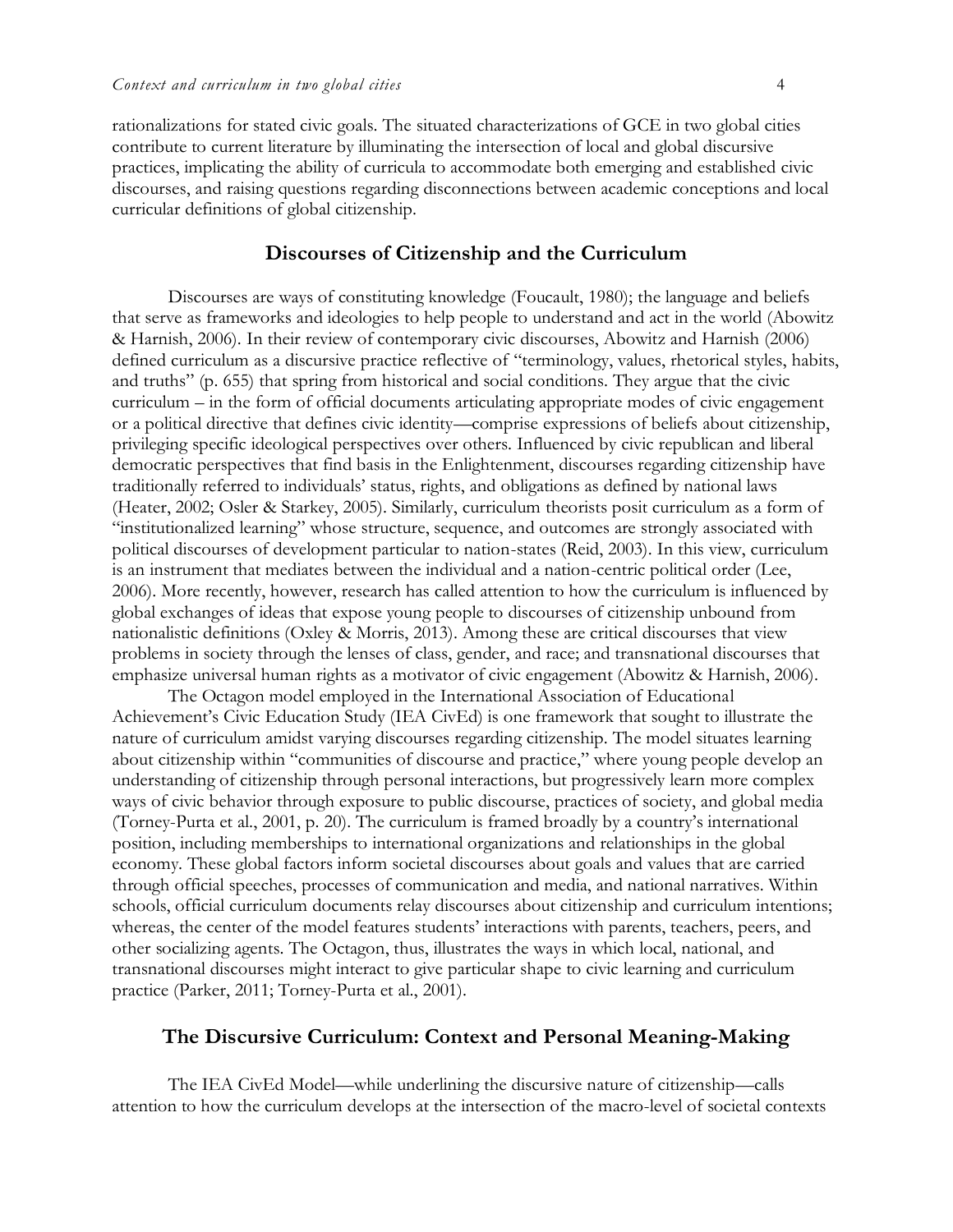and the micro-level of young people's personal constructions of citizenship. Foucault (1980) argues that discourse is a form of "constituting knowledge" that cannot be divorced from broader contexts, or "forms of subjectivity and power relations which inhere in such knowledges" (Weedon, 1987, p. 108). Analyses of curricula, therefore, necessitate an understanding of the ways in which a society's culture, economy, history and policy shape relations of power and "control how participants produce and understand (civic) discourse" (Van Dijk, 2008, pp. ix-x). At the micro-level, scholars increasingly recognize citizenship as a multidimensional construct that encompasses legal status as well as individuals' feelings and practice (Osler & Starkey, 2005). The personal dimension of citizenship is captured in Damon's (2001) definition of civic identity, or a "set of moral and political beliefs, a personal ideology . . . to which a young person forges a commitment . . . to one's community and a sense of responsibility to the society at large" (p. 127) (cited in Abowitz & Harnish, 2006, pp. 659-660). More recently, Banks (2008) posits that citizens can cultivate multiple and overlapping identities based on national, ethnic, racial, religious, class, gender, or cultural attachments. As Sen (2006) observed, "Each of these collectivities, to all of which this person simultaneously belongs, gives her a particular identity. None of them can be taken to be the person's only identity of singular membership category" (p. xiii).

Despite growing recognition of the civic curriculum's positioning at the intersection of discourse, context, and personal meaning-making, research has often attended singularly to these elements. For example, current literature sheds light on the ways in which the context of the global economy—and in particular, societies' links to the global economy—reinforce neoliberal- and nation-based discourses (Falk, 2000; Ong, 1999). In turn, education policies forward these discourses to help create workers rather than citizens (Davies & Bansel, 2007), while perpetuating the status of dominant elites (Mitchell, 2003). The vital role of context likewise surfaces in scholars' contentions that prevalent Western-centric perspectives in academic discourse impede a nuanced understanding of citizenship and civic education in Asian societies. They decry researchers' tendencies to employ binary frameworks that pit Western values rooted in individual liberty against collectivist "Asian values" (Lee et al., 2004; Ong, 1999).

Lee (2004) further underlines that—similar to Western conceptions of citizenship—Asian conceptions emphasize individuality. In many Asian societies, however, "individuality" is concerned with self-actualization, whereas, Western notions of "individualism" emphasize a citizen's rights and responsibilities. Instead, Lee forwards a relationalist perspective in understanding the individual citizen and the collective. Kennedy (2004) similarly cautions against investigations of citizenship education framed through "the relevance or not of the Western imagination to non-Western countries" (p. 11). Citing Sen's (2010) historical evidence of democratic deliberative traditions in China, Japan, and India, he argues for contextualized analyses of the ways Western democratic values are compatible with indigenous values and support local cultures threatened by globalization.

With regards to personal constructions of citizenship, studies from Australia (Cogan, Morris, & Print, 2002), the United Kingdom (Osler & Starkey, 2005), and the United States (Alviar-Martin, 2010/2011) evidence how students' daily experiences allow for the development of cultural, local, and global identities. However, citizenship curricula are dominated by discourses that overlook the development of civic identity based on multiple attachments (Banks, 2008). Rather, perspectives that are compatible with multiple civic identities—such as transnational and critical discourses—are likely to be confined to academic circles or non-governmental organizations (Abowitz & Harnish, 2006).

In sum, current literature exposes a gap in studies that bring together macro- and microanalytical approaches in order to illuminate the discursive nature of citizenship curriculum at the intersection of societal contexts and students' capacities to form personal understandings of their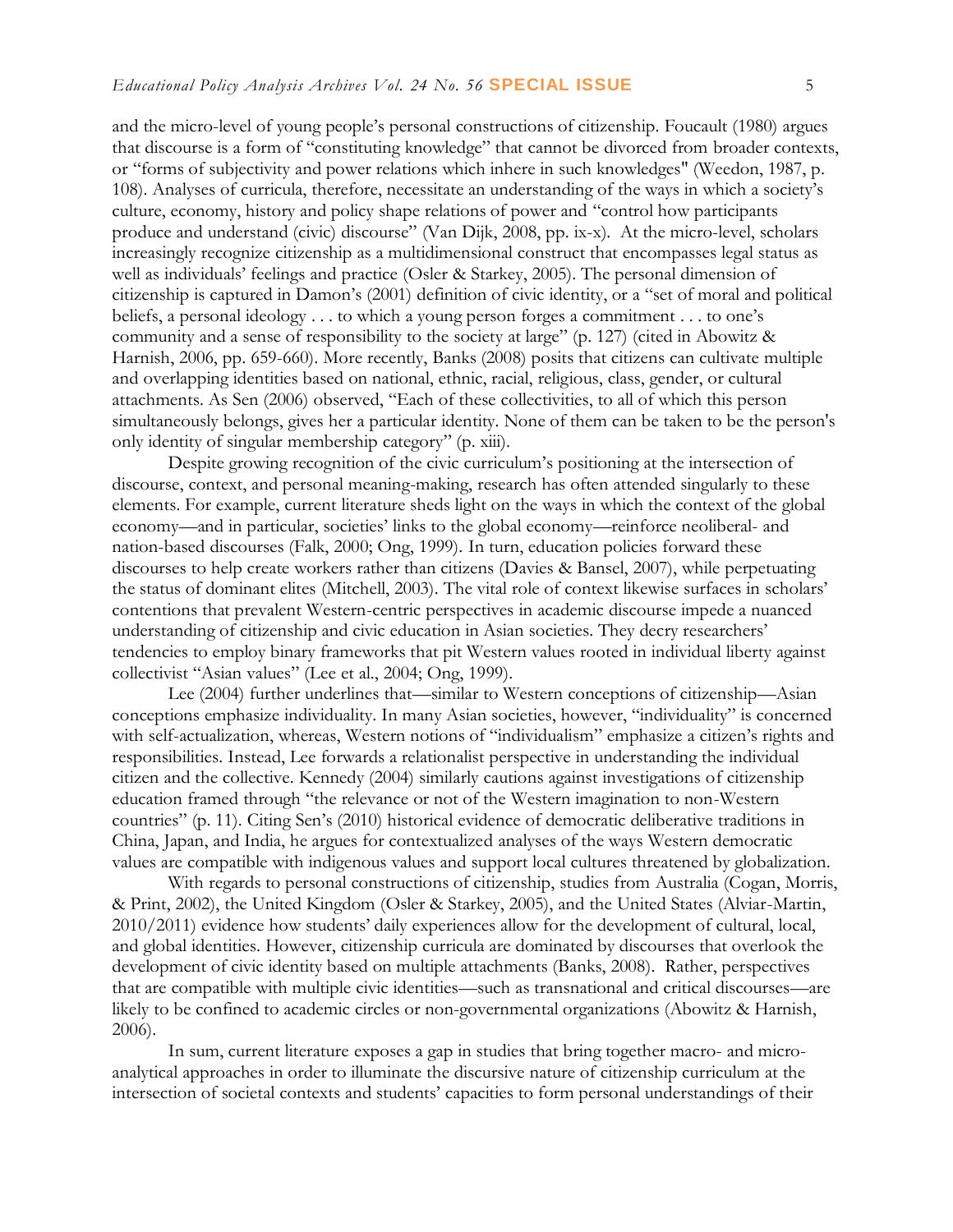civic identities. Zong, Wilson, and Quashiga (2008) have argued, there is a need for investigations of curriculum within "truly global settings" (p. 213) that capture the nexus of global civic discourses and societal structures of power; whereas, Kennedy (2004) has called for situated studies of Asian societies that confront predominant Western-centric examinations of citizenship. Such investigations would reveal the localized ways schools and societies give voice to minority perspectives and emerging identities (Merryfield & Duty, 2008), surface how curricula mitigate or promote neoliberal agendas (Gaudelli, 2013; Nussbaum, 2010), and illustrate how schools maintain or reorganize hierarchal relationships between the state, its citizen-subjects, and the global economy (Mitchell, 2003). In this study, we addressed those gaps in literature by examining the contexts and curricula for civic education in Hong Kong and Singapore.

## **Methods**

Mindful of the growing recognition of the curriculum's positioning at the intersection of discourse, context, and personal meaning-making, our goal was to employ macro-level and microlevel analytical techniques in order to describe the nature of GCE in two Asian global cities. We used a qualitative comparative case study approach (Stake, 2005) to provide rich description of key contexts in Hong Kong and Singapore. Guided by interpretive perspectives, we examined the way historical, political, economic, and socio-cultural contextual factors have shaped local discourses regarding globalization and citizenship education. Additionally, we drew on comparative perspectives that seek to illuminate how local phenomena such as citizenship education can hold broader meanings amidst conditions of globalization (Kennedy, Hahn, & Lee, 2008). Two questions framed our construction of the cases: 1) What contextual factors (e.g. historical, political, economic, and socio-cultural) shape the discourses of GCE in Hong Kong and Singapore? and 2) What intentions are expressed in policy and curriculum documents regarding citizenship and civic identities? How are these intentions rationalized?

#### **Research Setting: Global Cities**

The study focuses on two global cities in Asia, a region that has been overlooked in GCE research relative to Western societies (Cogan et al., 2002; Lee at al., 2004). We situate this study in global cities because global cities vivify the issues faced by GCE educators amid changing conceptions of citizenship in a globalized world. Due to their communication-based linkages to the global community, and as gateways for transnational migration, global cities are at the forefront of an emerging multicultural and transnational civil society (Sassen, 2005). It is through these linkages that citizens in global cities are exposed to transnational and critical forms of discursive practices (Abowitz & Harnish, 2006) that may cultivate simultaneous civic affinities based on overlapping markers of identity and underline tensions between patriotic and global citizenships. The global civil society likewise opens new possibilities for social and political participation (Falk, 2000) and advocacy for social, critical, and environmental aims (Oxley & Morris, 2013). New goods, technologies, and media in global cities make possible a whole range of meaning-making resources that can be assembled and re-assembled in new ways to produce new lifestyle choices, forms of participation, communities, and identities (Appadurai, 1996). This study examines how curricula in global cities are informed by official national discourses stemming from the state, as well as dialogues from academic circles and civil society, and other forms of public discourse that may accommodate emerging civic identities.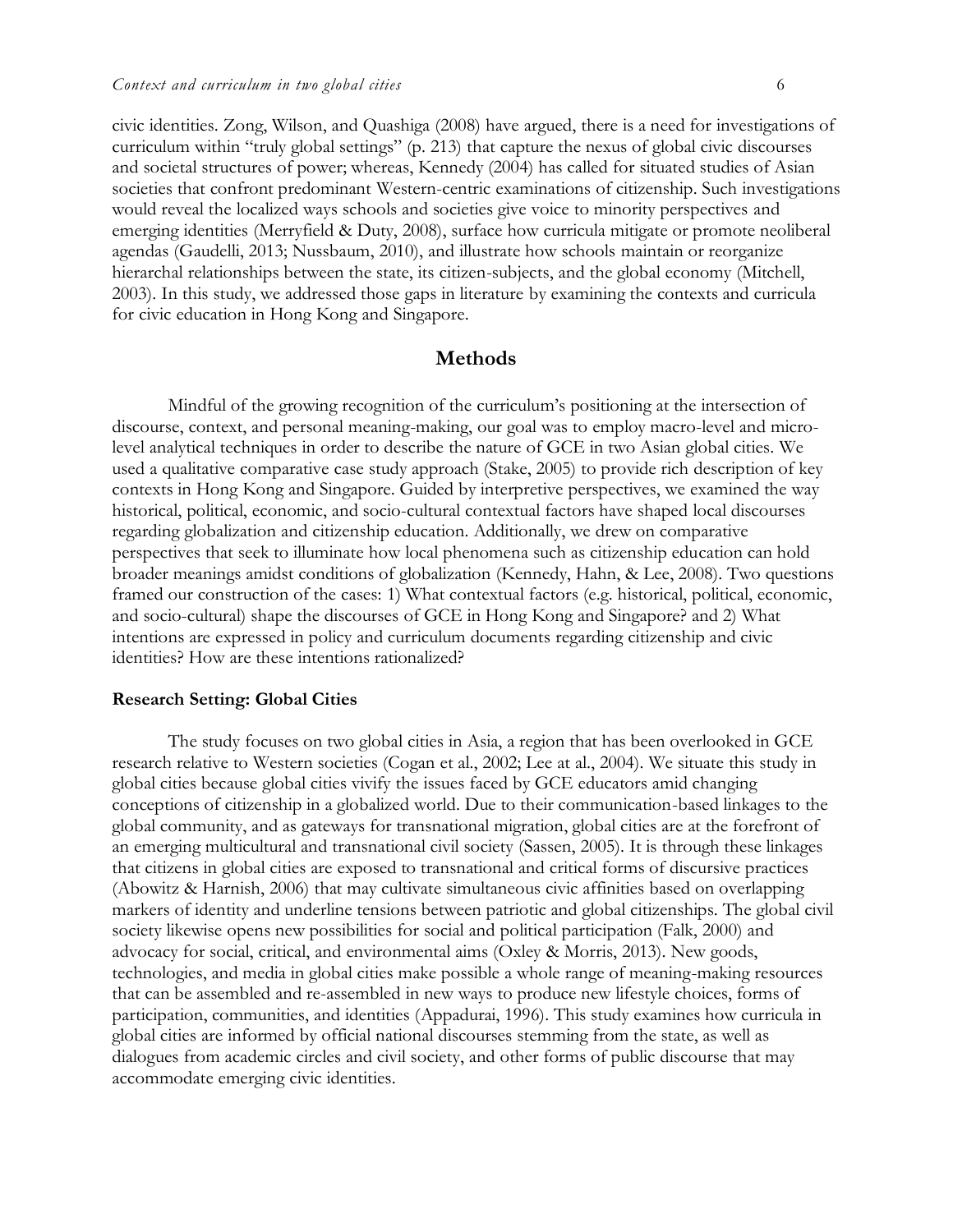Moreover, as nodes of influence in the world economy, global cities encapsulate growing social and economic complexities across societies. For Sassen (1996), global cities have become "a strategic terrain for a whole series of conflicts and contradictions" (p. 89) due to the establishment of top-level industries and corporations as well as peripheral sectors that service them. Such expansions create employment growth that tends to cluster at the bottom and top ends of the occupational/income distribution at the expense of the middle, creating an "hourglass" structure where jobs are either highly or poorly paid. Thus, global cities increasingly reflect disparities based on income (Chiu & Lui, 2009). In this study, we attend to the ways each society's socio-political traditions, institutions, and discourses consider issues of socio-economic hierarchies and how schools prepare young citizens for economic competitiveness while replicating or challenging existing hierarchies (Mitchell, 2003).

#### **Case Selection**

Comparativists suggest the selection of cases that highlight similarities and differences across criteria to allow for interesting findings (Kennedy et al., 2008; Steiner-Khamsi, 2010). Based on the literature, we selected cases as we considered the cities' global economic standing and socioeconomic structures, historical and political traditions, cultural orientations, educational structures, and climates of public discourse. The cases converged in terms of their classification as "Alpha +" global cities that fill advanced service niches in the global economy (Taylor, 2004). Hong Kong and Singapore share histories as British colonies and cultural orientations as predominantly Confucian societies. Both hold socio-political traditions of democracy, meritocracy, and passive approaches to welfarism (Chiu & Lui, 2009). However, the cases diverge in that Singapore is an independent citystate, whereas Hong Kong operates as an autonomous region of China. Education structures and curriculum diffusion differ slightly in both settings. Although both societies have central agencies that oversee education policy development and curriculum planning, in Singapore curriculum development is relatively top-down, whereas Hong Kong conforms to a school-based approach that provides implementational leeway (Gopinathan & Lee, 2013). With regards to public discourse, Hong Kong's constitution guarantees freedom of speech and assembly. In contrast, official "out-of bounds (OB) markers" in Singapore inhibit public discussion of controversial topics (Chua, 1995).

#### **Data Sources**

We examined selected curriculum documents, curriculum policy statements, and official rhetoric that addressed national and global contexts as well as citizenship education in both cities. We located key documents by government agencies and officials. These included speeches by government officials, including the Prime Minister of Singapore and the Chief Executive of Hong Kong, government officials holding key positions in Singapore's Ministry of Education (MOE), Hong Kong's Education and Manpower Bureau (EMB), as well as other officials with education portfolios. Table 1 summarizes the curriculum documents that relate to citizenship education. In Singapore, we analyzed documents issued by the MOE, such as syllabi and documents that outlined National Education, Social Studies education, 21<sup>st</sup> century competencies, and general reports. Documents from Hong Kong included curriculum guidelines issued by the Curriculum and Development Council (CDC) pertaining to education reform from 2000– 2014, such as the Basic Education Framework, Learning to Learn: The Way Forward in Curriculum Development, and the New Senior Secondary Curriculum; and two documents specific to civic education (Moral and Civic Education and Liberal Studies).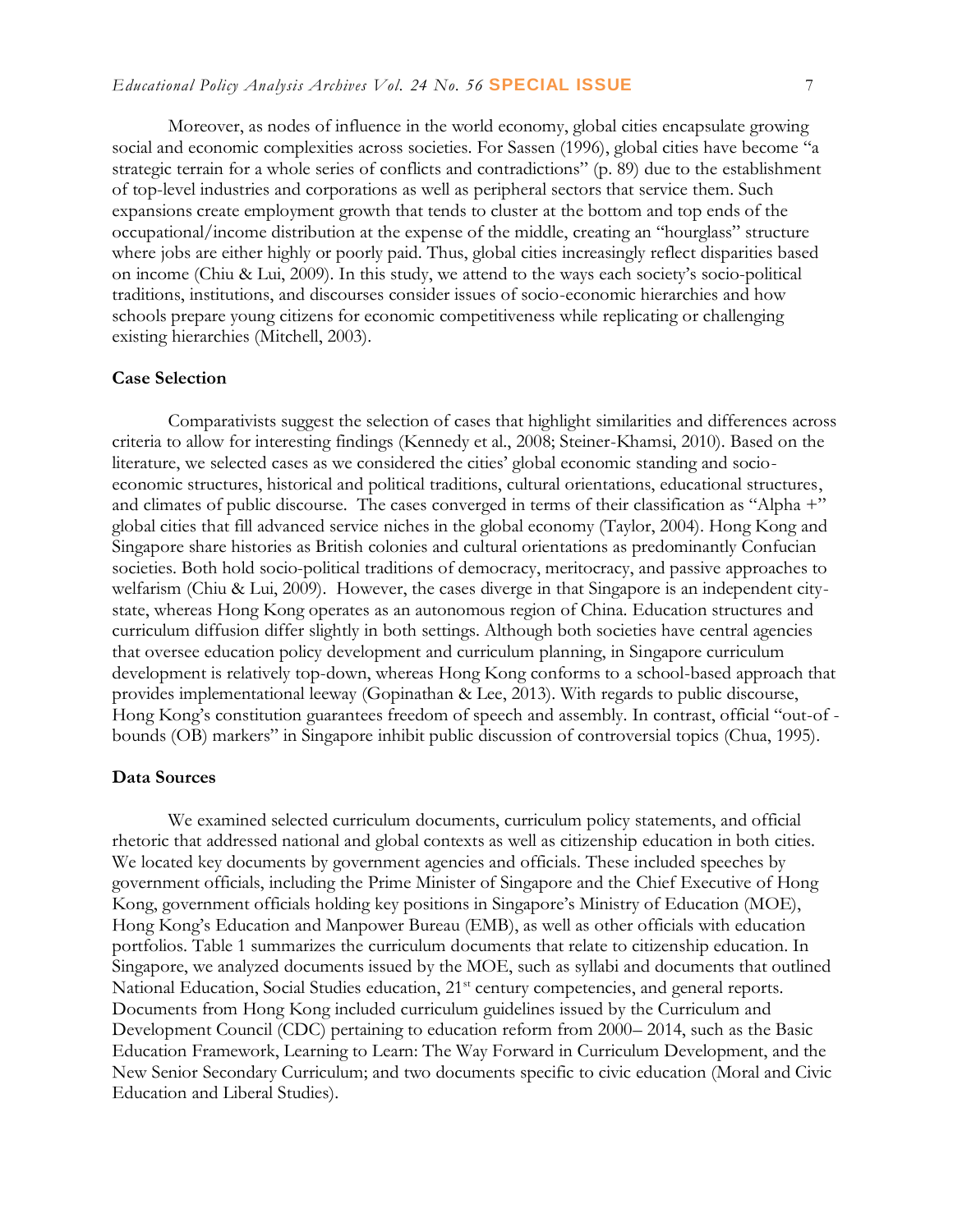Table 1 *Official Civics Curriculum Guidelines Included in Analysis*

|           | Document                                                   | Grade     | Year of |
|-----------|------------------------------------------------------------|-----------|---------|
|           |                                                            | levels    | release |
| Hong Kong | Basic education: Review of education systems reform        | $K-12$    | 2000    |
|           | proposal                                                   |           |         |
|           | Learning to learn (LTL): The way forward in curriculum     | $K-12$    | 2000    |
|           | development                                                |           |         |
|           | Basic education curriculum guide: Four key tasks           | K-12      | 2002    |
|           | -achieving LTL (Moral and civic education)                 |           |         |
|           | New senior secondary curriculum (NSS)                      | $10-12$   | 2005    |
|           | Liberal studies subject in NSS                             | $10 - 12$ |         |
|           | Curriculum and assessment guide                            |           | 2007,   |
|           |                                                            |           | 2014    |
| Singapore | Thinking schools, learning nation framework                | $K-12$    | 1997    |
|           | National education (NE)                                    | $K-12$    | 1997    |
|           | Social studies subject in NE                               | $K-12$    | 1997,   |
|           |                                                            |           | 2001    |
|           | Report of the committee on compulsory education            | $K-12$    | 2000    |
|           | GCE ordinary level social studies                          | $10-12$   | 2008    |
|           | Information sheet on 21 <sup>st</sup> century competencies | $K-12$    | 2014    |

Additionally, we analyzed articles and speeches from scholars and public intellectuals in the area of citizenship and civic education. These documents included reviews of literature and research studies published in academic journals, speeches delivered in conferences or other public fora, and opinion pieces featured in local newspapers.

#### **Data Analysis**

We conducted discourse analysis to understand the key documents in relation to their broader contexts. Our analysis mirrors perspectives from citizenship education (Lee, 2006; Torney-Purta et al., 2001) and sociolinguistics (Gee, 2005) that posit the curriculum as a form of discursive practice nested within broad societal contexts and individual meaning-making regarding citizenship. Such a model reconciles "the macro and micro . . . the personal and the social" by attending to civic discourses and surrounding contextual factors (i.e. relations of power, agency, and structure) (Van Dijk, 2008, p. x). Discourse analysis adhered to the constant comparative approach (Glaser & Strauss, 1967) that entailed the examination of fragments of texts, comparing text fragments, and merging similar fragments into categories with the aim of reducing the data and capturing thematically the nature of formal civic preparation and surrounding discourses.

Reflecting our research questions, the objective of the first analytical stage was to sketch the historical, political, economic, and socio-cultural contextual factors that characterize Singapore and Hong Kong as global cities. We drew on data from official documents and speeches, and discourse from public intellectuals to provide rich descriptions of competing perspectives regarding citizenship and globalization in each city. The first analytical phase thematically captured Hong Kong's identity as a Chinese global city marked by social disparity and conflicting identities; while yielding characterizations of Singapore as an illiberal global city.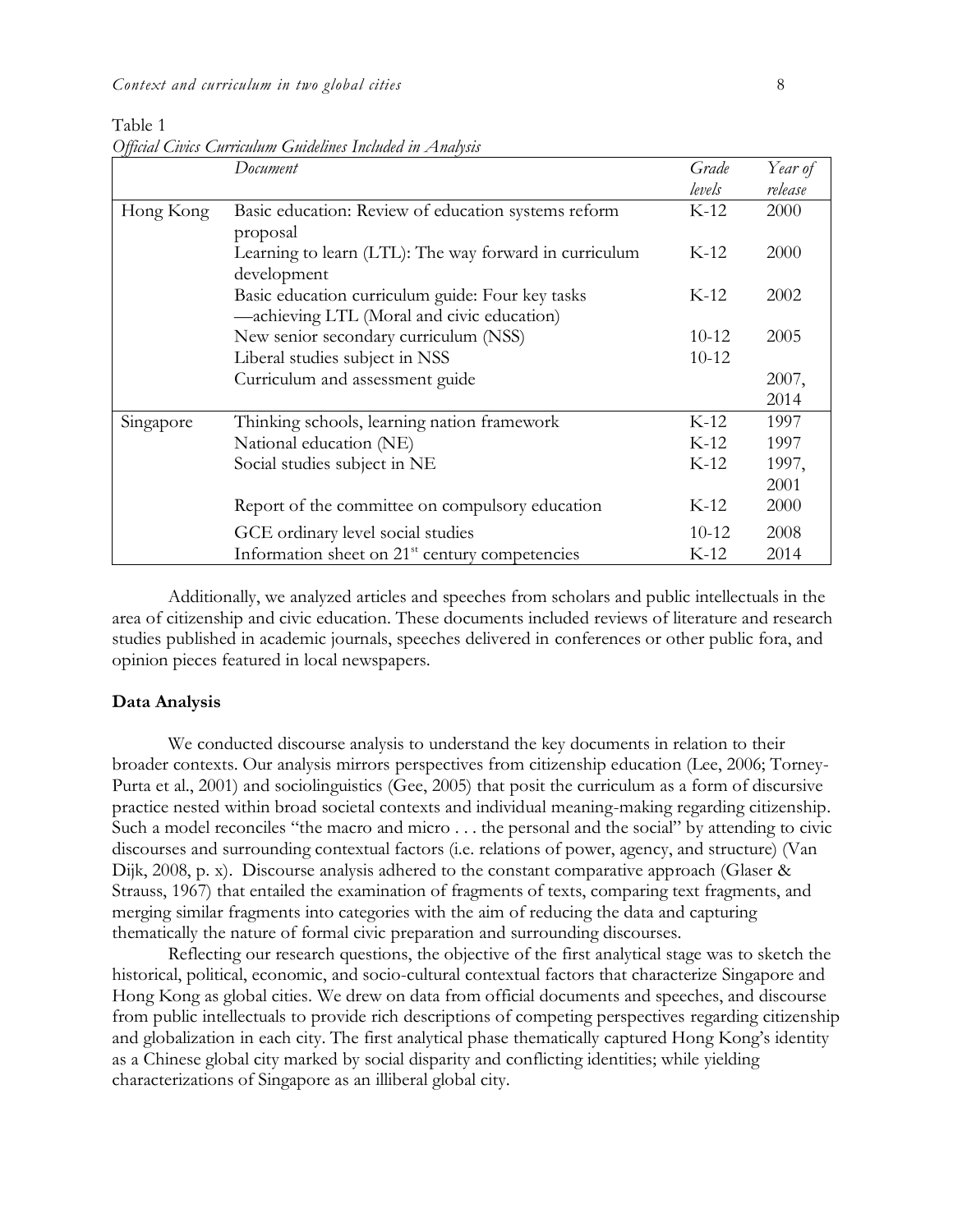The second research question focused on education policy and curricular documents in citizenship education. In this analytical phase, we identified the goals of citizenship curricula and sought to ascertain rationales behind curricular aims. This entailed examining the curricular documents while reviewing findings from the contextual analysis in the study's initial stage, continually moving "from context to language and from language to context" (Gee, 2005, p. 14) in order to surface justifications for curricular intentions. The analysis yielded over 15 categories in each setting. The numbers reduced as we noted convergences, merged categories, and created larger themes (Creswell, 2008). Each case-setting featured two categories upon completion of the analysis: "morally grounded national citizenship" and "citizenship as understanding different perspectives" in Hong Kong; and "situational anxiety: civic education reform as adjustment" and "the primacy of economic global citizenship" in Singapore.

### **Findings**

Below, we present findings from the analysis of the cases, first of Hong Kong, and then of Singapore. Within each case, we sketch the context of discourses surrounding globalization and citizenship, and subsequently, thematic descriptions of intentions stated in curriculum documents.

#### **Hong Kong: Social Disparity and Conflicting Identities in a Chinese Global City**

Hong Kong is a Special Administrative Region (SAR) of China and former British colony. Its origins as a global city date to 1842, when the Treaty of Nanking designated Hong Kong as a British free port. From the 19<sup>th</sup> to the 20<sup>th</sup> centuries—due to a *laissez-fare* ideology and waves of migration—Hong Kong transformed from an entrepôt economy to an international financial hub.

The 1984 Sino-British Joint Declaration laid the foundations of the Basic Law, stipulating that from 1997, Hong Kong would be governed through the "one country, two systems" framework that subsumed the SAR under the Central People's Government (CPG). The Basic Law granted executive, legislative, and judicial autonomy and guaranteed that Hong Kong's capitalist way of life would remain unchanged for 50 years.

Hong Kong's government has embraced its narrative as a global city. The SAR brands itself as "Asia's World City" to highlight its position as one of the world's freest economies and regional base for numerous transnational corporations (Shen, 2007). Yet, members of academia and civil society have argued that this official branding masks the social polarization that results from the global expansion of top-level industries (Chu, 2011). In their census-based study, Chiu and Lui (2009) illustrated increasing disparities based on income across occupations. Migration has further fueled social polarization by providing labor for jobs that locals avoid. Recently, the Gini Coefficient Index Report brought attention to Hong Kong's income inequality and issues such as homelessness and the rising costs of living (Chen, 2014).

Hong Kong is further dominated by discourses surrounding the complex identities stemming from its reversion to Chinese rule. The Handover ushered a period of ambiguity as Hong Kongers struggled to reconcile their localized identities with that of the Chinese mainland. In the past century, Hong Kongers' identities were shaped by their migrant backgrounds. However, as the expanding economy brought opportunities for upward mobility, the "Hong Kong Dream"—the popular belief that "hard work plus a little bit of luck would bring great success"—gave the emergent Hong Kong identity practical basis (Mathews, Ma, & Lui, 2008, p. 36).

Hong Kongers' mostly upwardly-mobile backgrounds have grounded their collective identity on an "instrumental plasticity" that eschews the idea of belonging to the nation as the basis of one's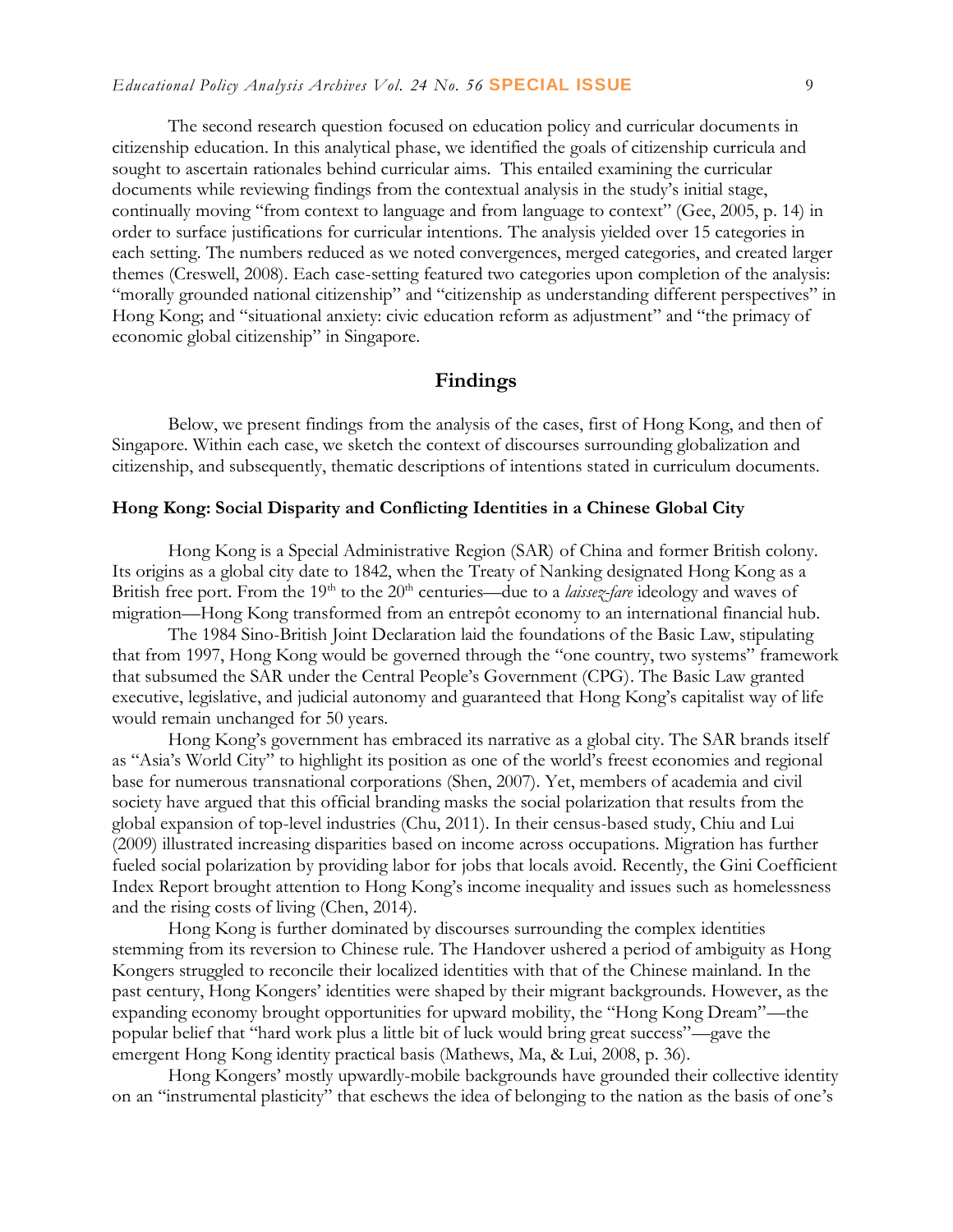life (Matthews et al., 2008). In the run-up to the 1997 Handover, many middle-class Hong Kongers chose to gain political insurance by applying for dual citizenship in other countries. Yet, Hong Kongers have also drawn on human rights principles to distinguish their identities from that of the mainland. This global dimension of identity is most apparent during public demonstrations, such as rallies that decried the Tiananmen Square massacre in 1989, and most recently, the 2014 Occupy Central protests, where thousands of citizens voiced demands for direct elections of the Chief Executive.

Today, the concept of a distinct Hong Kong identity parallels a discourse of national renewal promulgated by the CPG and SAR governments (Tse, 2004). The official discourse is reflected in a speech delivered by the first Chief Executive, Tung Chee Hwa, as he discussed his vision for education. Tung couched Hong Kong's ties to China through morality-based rhetoric: "We need to renew our commitment to the traditional Chinese virtues of modesty, hard work . . . emphasis on obligations rather than individual rights, and the willingness to sacrifice one's interest for the common good . . ." (Tung, 1997). The idea of a global Hong Kong identity reflective of human rights likewise differs from the official rendering of a global outlook grounded primarily on economic terms. As Tung (1997) mentioned in the same speech: "I see an increasingly affluent and well educated population . . . confident in our destiny and global in our outlook; a truly . . . cosmopolitan city taking advantage of its Asian location and global perspective to capitalise on a world of opportunities." Cheung (2009) captured these parallel discourses when he noted: "Most Hong Kong citizens want to be proud . . . not just because they are economically affluent . . . Their pride ultimately lies in an institutional edge as represented by political pluralism, the rule of law, respect for human rights and civil liberties, accountable governance, and democratic institutions" (p. 13).

#### **Morally-Grounded National Citizenship**

Historically, civic education in Hong Kong has been marked by variations in depictions of nationhood and degrees of politicization (Leung & Ng, 2006). The subject of Civics was introduced in 1925 and became an examinable subject in 1950. Although content included topics such as the nature of government, the curriculum overlooked political rights and mentioned little about political developments in China. The subject Economic and Public Affairs (EPA) took the place of Civics in 1965. EPA entailed exploration of social issues, but centered on describing local problems and the colonial government's response. With the impending Handover to China, the 1980s ushered a period of "politicization" of the intended curriculum with the government's issuing of the 1985 Guidelines on Civic Education in Schools that infused civic education across subject areas. The curriculum reflected civil and social rights as the basis of Hong Kong citizenship, informed students about the nature of democratic government, and provided for increased civic activities in schools and education in political and constitutional matters (Morris, Kan, & Morris, 2000).

Our analysis of documents released from 2000–2002 reveals a reversion to depoliticized civic education characterized by a morally grounded national identity. In 2000, an education reform initiative, the Basic Education Framework (Education Commission, 2000) paved the introduction of the guideline, Learning to Learn "LTL: The Way Forward in Curriculum Development" (LTL). The reform reflected Tung's (1997) calls for education to be a means for national renewal and foundation for morality. In his introduction to LTL document, the CDC chief noted, "(M)oral values are being challenged . . . (It) is not enough to impart . . . mere 'knowledge'. Instead, we have to help (students) develop a global outlook . . . a repertoire of skills and the positive attitudes . . ." (CDC, 2000, p. 1).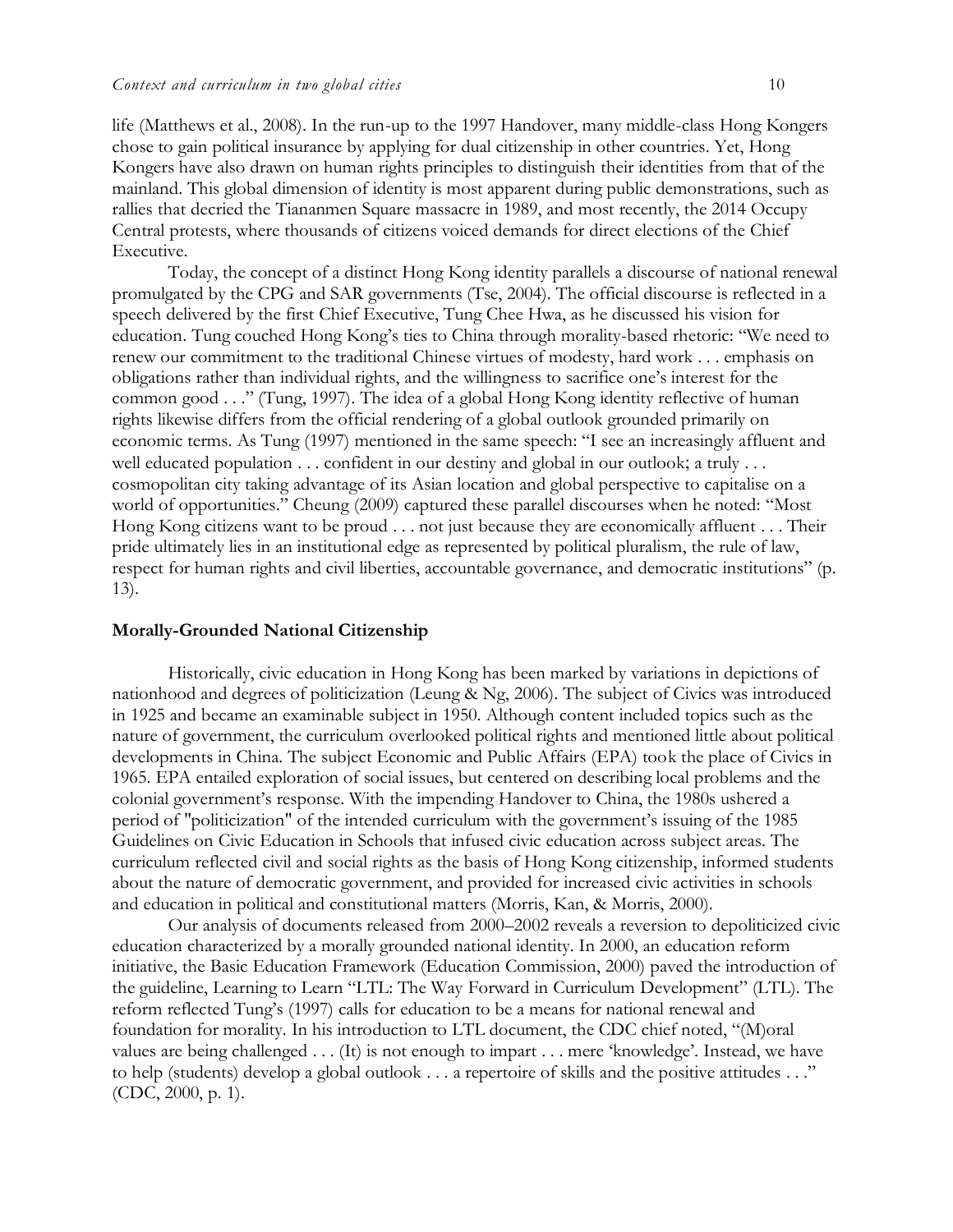The subject Moral and Civics Education (MCE) replaced Civics Education within LTL. As one of the Five Essential Learning Experiences in the primary and secondary curriculum, MCE functions as an integrative curricular tool in the teaching of "the five priority values: perseverance, respecting others, responsibility, national identity, and commitment" (CDC, 2002, p. 1). The MCE curriculum reinforces national identity by linking the priority values to Chinese virtues. For example: "Perseverance, which is considered as **a strength of the Chinese people**, is an important quality that they should embrace . . ." (p. 2, all bolds in original). The section on "responsibility" closely echoes Tung's speech: "[Students] need to understand . . . that the **well-being of an individual is inextricably bound up with the collective well-being of the community**" (CDC, 2002, p. 3). Although the section on "national identity" cautions teachers not to "impose national sentiments" on students, it nonetheless reminds them: "The return of Hong Kong to China . . . calls for a **deeper understanding of the history and culture of our motherland** . . . to strengthen the sense of national identity among our young people . . ."(p. 3).

The MCE aims to develop students' local, national, and global awareness: "The priority values must be considered along with students' personal and social development and changes in the local and . . . global context" (p. 2). Using a "life-event" approach, teachers plan MCE lessons that resonate with students' experiences. However, MCE is organized around themes of "personal development and healthy living, family life, school life, social life, and life in the community", with little guidance as to how themes could be connected to global issues. For example, in the appendix section for Secondary 1-3, only one of 52 topics suggested under "core events, extension activities, and special events" refers to "international issues" (p. 34). In the main document, one sample lesson focuses on the environment, while another refers to helping other countries that are struck by natural disasters. Moreover, caring for the environment is presented as a means of instilling national solidarity as opposed to global awareness: "The school . . . conducts a 'Green project' . . . (in) Guangdong . . . aiming at arousing students' concern for the natural environment of China and to develop a sense of national identity  $\ldots$  " (p. 5).

The MCE's morality-grounded and nationalistic tone underlines its predominantly depoliticized content. Of the 52 topics in the suggested activities, most refer to relationships with peers and family members. Among activities in the section on "life in the community", the focus is on addressing social obligations, such as "respecting the elderly, helping neighbours/needy in society, participating in voluntary work" (p. 32). Notably, these topics are linked back to the five priority values, while overlooking the structural causes of underlying issues, the political dimensions of problems, or the rights of citizens who may be in need.

#### **Citizenship as Understanding Different Perspectives**

The New Senior Secondary Curriculum (SSC), introduced in 2005, integrates citizenship education through MCE, which is included as part of the "Other Learning Experiences", and Liberal Studies, one of four core subjects. In its introduction section, the SSC restates the importance of the five priority values identified in MCE: "the moral development of students needs to be continuously strengthened, and positive values and attitudes need to be nurtured" (EMB, 2005, p. 16). The document later reinforces the need to emphasize Hong Kong's Chinese identity: "Since Hong Kong is part of China, the learning of Chinese culture and promotion of civic and national citizenship need strengthening" (p. 25).

The SSC document further reveals how the curriculum is intended to strengthen national identity by emphasizing the SAR's economic relationship to the mainland along with the need to sustain Hong Kong's development as an international city amidst economic restructuring and rapid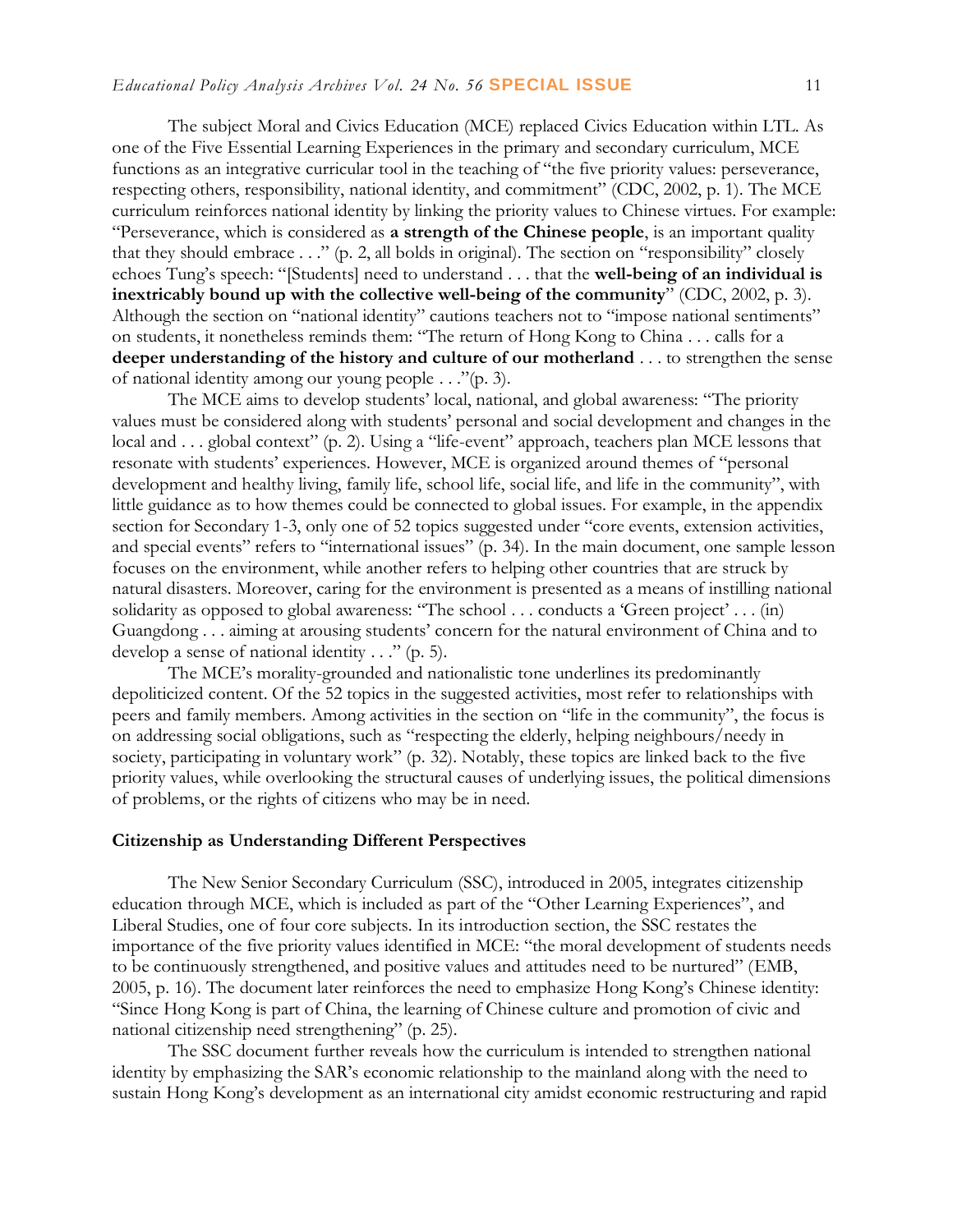developments in Mainland China. It highlights the need for Hong Kong citizens to "develop their adaptability, creativity, independent thinking and life-long learning capabilities" in order to maintain Hong Kong's competitive edge in the global economy and cope with "unprecedented worldwide changes" (EMB, 2005, p. 6).

A subject within the SSC, the Liberal Studies (LS) curriculum emphasizes an issues-centered and cross-disciplinary learning approach. Its specific aims are to help students: (1) acquire a broad knowledge base, and understand contemporary issues that may affect their daily life at personal, community, national and global levels; (2) be an informed and responsible citizen with a sense of global and national identity; (3) respect pluralism of cultures and views, and be a critical, reflective and independent thinker; and (4) acquire information technology (IT) and other skills necessary to life-long learning. The LS curriculum spans three areas of study: Self and Personal Development; Society and Culture; and Science, Technology and the Environment. These are further organized into 6 modules that identify specific values and attitudes that teachers could infuse. Teachers choose focal issues based on students' backgrounds and interests, and assess learning through a written examination (70%) and Independent Enquiry Study (30%) that requires students to conduct research on a self-selected issue.

Although nested within the SSC, the LS curriculum is distinguished by its inclusion of multiple perspectives and the need for young citizens to evaluate conflicting viewpoints in their decision-making process. The LS document rationalizes the inclusion of multiple perspectives so that students may learn to cope with "dynamic change . . . and develop both the capacity to reflect on their own culture and adopt a broad worldview that transcends spatial boundaries" (EMB, 2007/2014 p. 23). For example, in Module 2 (Quality of Life), students' learnings are organized around questions such as, "What are the different opinions of Hong Kong residents on the priorities which constitute the quality of life?" The explanatory notes suggest examining the organizing questions through economic, social, cultural, political, or environmental perspectives; or through various configurations (majority versus minority, vocal versus silent, abundance versus scarcity).

Students' exposure to multiple views opens opportunities to unpack conflicting values. The theme, "Rule of law and socio-political participation" for example, highlights civic loyalty, such as "patriotism" and "solidarity" but also concepts that may challenge the status quo, such as "human rights and responsibilities, democracy, and justice" (EMB, 2007/2014 p. 29). Beyond exposing different values, the curriculum exhorts students to be open to a range of opinions. Values referring to "open-mindedness" and "respect for different ways of life, beliefs and opinions" appear most frequently (10 times). This is apparent in the themes, "Chinese culture and modern life" and "Globalization", the latter of which queries, "Why do people from different parts of the world react differently to the opportunities and challenges brought by globalization?"

Given the plurality of views in the LS curriculum, the document underlines developing values and attitudes for deliberation. Across the document, the values of rationality, reflection, and respect for evidence appear six times, stressing that in a diverse society, the government and individuals hold responsibility for evaluating different perspectives and evidence in their decisionmaking process. The "Rule of Law" unit underlines the government's role in weighing demands from groups with diverse values and ideals, such as political and business groups, non-governmental organizations, the disadvantaged, and people of different gender, ethnicity and religion. The curriculum further stresses individuals' need for honing skills of deliberation in defining their identity; encouraging students to explore perspectives relating to adolescents' rights and responsibilities, gender equality, messages communicated through media, and relationships with family, teachers, and peers. The document characterizes individuals' identities as complex and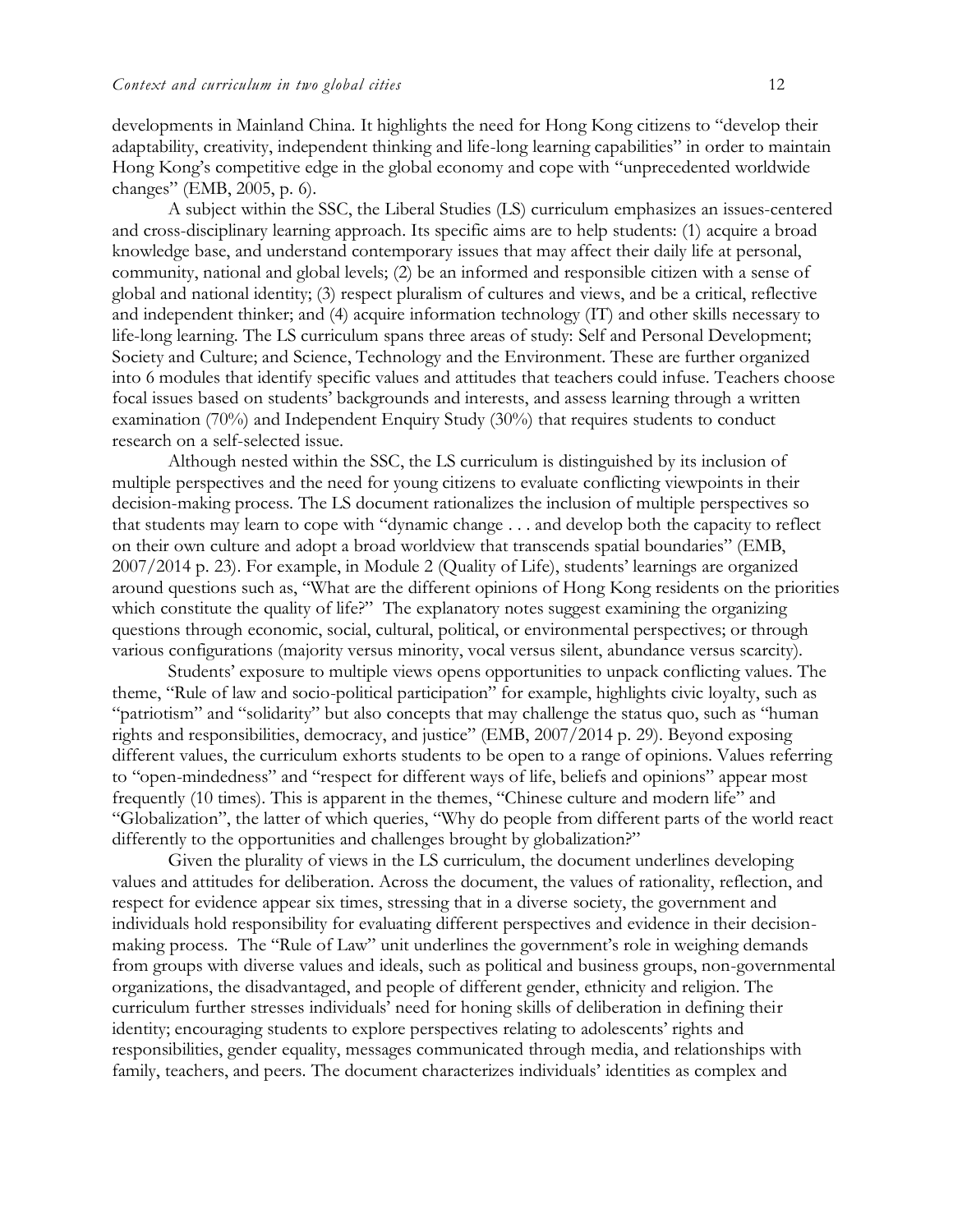overlapping (Banks, 2008), and can encompass roles as participants in "local, national and global communities" (EMB, 2007/2014 p. 26).

 In sum, the LS curriculum adheres to an issues-based approach that leads students to consider questions such as, "How are identities shaped? What is the significance of multiple identities to HK residents?" However, LS functions within the broader curriculum frameworks of SSC and LTL that highlight a morality-based national citizenship and overshadow emergent local and global identities. Although the LS curriculum's accommodation of multiple civic identities have led critics to denounce LS for contributing to a political awakening among young protesters of the 2014 Occupy Central movement (Tsoi, 2014), Leung and Yuen (2009) speculate otherwise, contending that the official curriculum's over-all conservative tone inhibits the teaching and learning of citizenship through critical lenses.

#### **Singapore: Illiberal Global City**

Singapore is an excellent site for understanding the discourses and operations of globalization (Koh, 2007). Its outlook has always been global; straddling key trade routes between East and West, its economy has been dependent on international trade. The end of British colonial rule in 1963 and the subsequent failed merger with Malaysia abruptly thrust independence onto Singapore in 1965. Lacking an educated workforce and few natural resources, Singapore's leaders faced the challenge of establishing an economically viable nation.

Due to its potentially fractious multi-ethnic and multi-religious population, Singapore's leaders have continually viewed its survival as precarious. Social and political unrest in the early years resulted in political leaders emphasizing nation-building, political control by a ruling elite, an ideology of pragmatism, and economic growth as necessary for national survival (Chan, 1971). Political leaders in Singapore have continually used the discourse of vulnerability to make a case for a responsible, disciplined citizenry.

The dominant People's Action Party (PAP) demonstrates a rationality of economic instrumentalism (Chua, 1995), emphasizing constant economic growth and material comfort to satisfy its citizenry. Early economic policy emphasized manufacturing and trade, infrastructure modernization, and the development of human capital to attract multinational corporations and foreign investments. In more recent years, Singapore has become a post-industrial global city (Sassen, 1996, 2001) serving as a nodal command center for multinational corporations, transnational legal and financial services, and other producer services that coordinate, manage, and service global economic flows.

The changing dictates of global capital have required another round of economic restructuring and a more cosmopolitan workforce. Singapore has rebranded itself as a global cosmopolitan city bringing together a range of talents who are encouraged to work and play hard (Wee, 2014). Prime Minister Goh Chok Tong outlined this new global city narrative during his National Day Rally Speech in 1997: "Our . . . strategy to meet future competition is to gather talent and make Singapore a cosmopolitan city … Singapore must become a cosmopolitan, global city, an open society where people from many lands can feel at home . . ." However, as Choo (2014) has argued, Singapore has primarily focused on economic openness while limiting political openness. For example, the governing elite imposes a set of unwritten guidelines, commonly known as "outof-bound" (OB) markers, to define the acceptable boundaries of political and social discourse. By executing various legal instruments in conjunction with the OB markers—such as the Internal Security Act, the Sedition Act, and the use of defamation lawsuits—the government strategically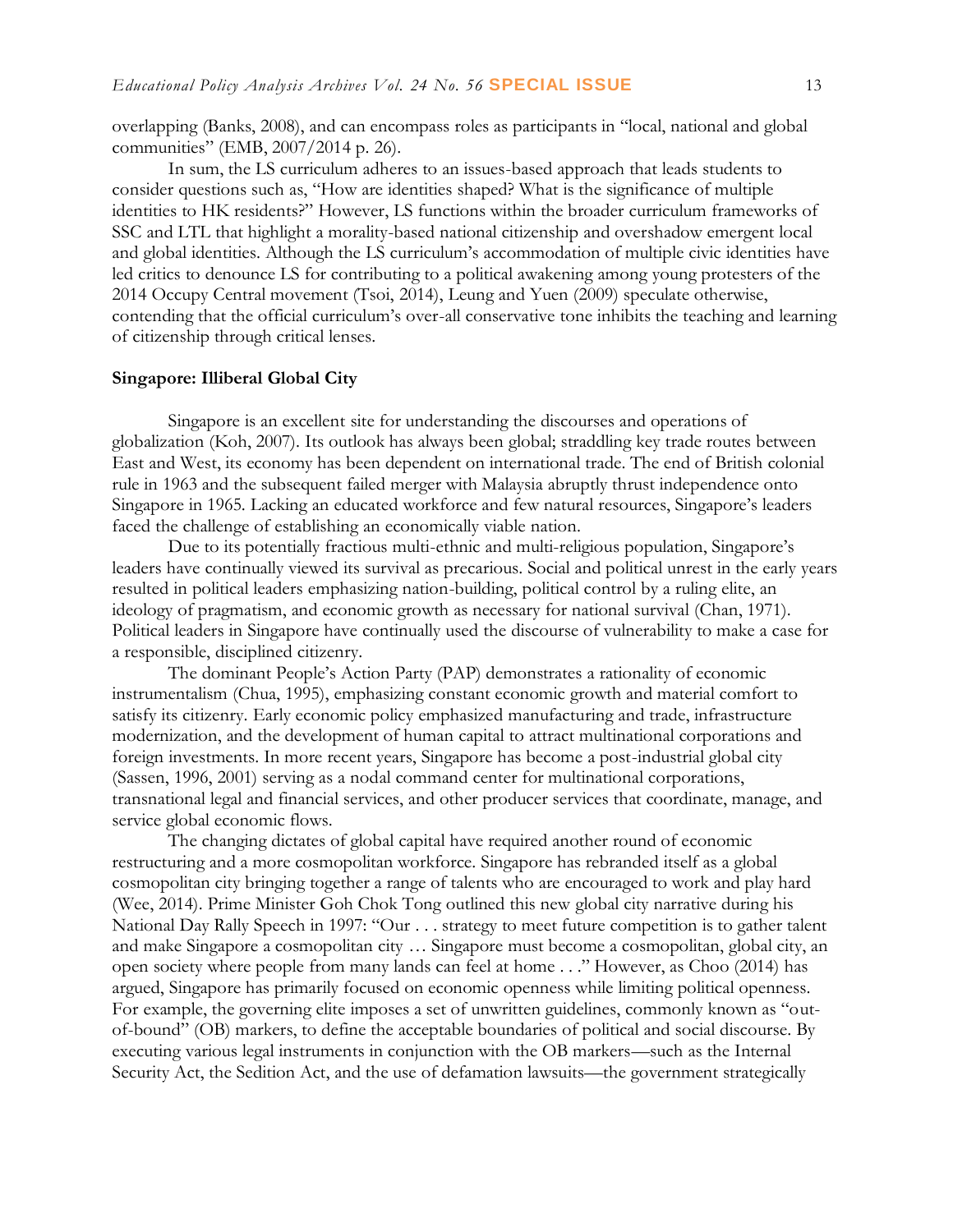reminds people that there are limits to political freedom. The limits to political openness in Singapore have prompted some to refer to it as an "illiberal democracy" (Mutalib, 2000).

Singapore, then, has had an uneasy relationship with certain aspects of being a global city. While embracing economic globalization, it continues to emphasize political control and limited political pluralism (Chua, 1995; Mutalib, 2000). These contradictions are increasingly highlighted in social media spaces. As Koh and Chong (2014) argue, the recent expressions of anti-foreigner sentiments over the Population White Paper (the government's plan to dramatically increase population to ensure continued economic growth given Singapore's low birth rate and aging demographic) suggest the failure of the global city and inclusive cosmopolitan values. Official discourses have also emphasized Singapore's exposure to transnational terrorism, external shocks, such as the Asian financial crisis of 1997, pandemic disease, intense global competition, and foreign values and lifestyles that may be attractive to Singapore's youth (Daipi, 2002). A sense of both internal and external vulnerabilities in challenging new global contexts remains.

Singapore pragmatically manages globalization and unpredictable global conditions (Koh, 2007). This approach consists of official discourse that persuades its citizens to accept the implementation of certain policies so that Singaporeans can "live with globalization tactically" (Koh, 2007, p. 182). Education in Singapore plays a major role in this process. The education system was centralized and brought under strong direction of the state, and remains remarkably responsive to the directives of the Ministry of Education (MOE) and political leaders. Such a system is seen as essential for economic development and to achieve national cohesion. Education, seen in instrumental terms, is a necessary means of achieving both human capital development for economic growth and the building of social, communitarian reflexes to bind a highly diverse state (Gopinathan, 1999).

#### **Situational Anxiety: Civic Education Reform as Adjustment**

Overall, there has been a constant effort to modulate citizenship education in order to make what Deputy Prime Minister S. Rajaratnam (1972) called the necessary "political, social and cultural adjustments" for citizenship in the global city (p. 12). This has resulted in almost constant changes in schools' citizenship education curriculum in Singapore: from Ethics to Civics in 1967; to Education for Living in 1974; from Being and Becoming in 1981; to Civics and Moral Education in 1992; to National Education in 1997; and to the introduction of Social Studies as a vehicle of National Education in 2001. These constant adjustments indicate the anxiety the Singapore government has had about making sure young Singaporeans have the necessary skills and capacities for an everchanging global economy while also ensuring they have the necessary values combined with a sense of national belonging.

National Education and Social Studies were part of broader educational policy reforms. The launch of Thinking Schools, Learning Nation (TSLN) in 1997 called for "a nation of thinking and committed citizens capable of meeting the challenges of the future, and an education system geared to the needs of the 21<sup>st</sup> century" (MOE, 2008a). Thinking schools required schools to develop students with marketable critical and creative thinking skills, while learning nation emphasized a culture of lifelong learning and adaptability to changing economic demands. TSLN was primarily a response to perceived economic imperatives in the 21<sup>st</sup> century. In new and highly competitive global contexts, students would need information and communication skills, the ability to think critically, and other skills necessary in the knowledge based economy.

As young Singaporeans became increasingly connected to the world (through new technologies and media), the danger that they would lose their sense of identity as Singaporeans was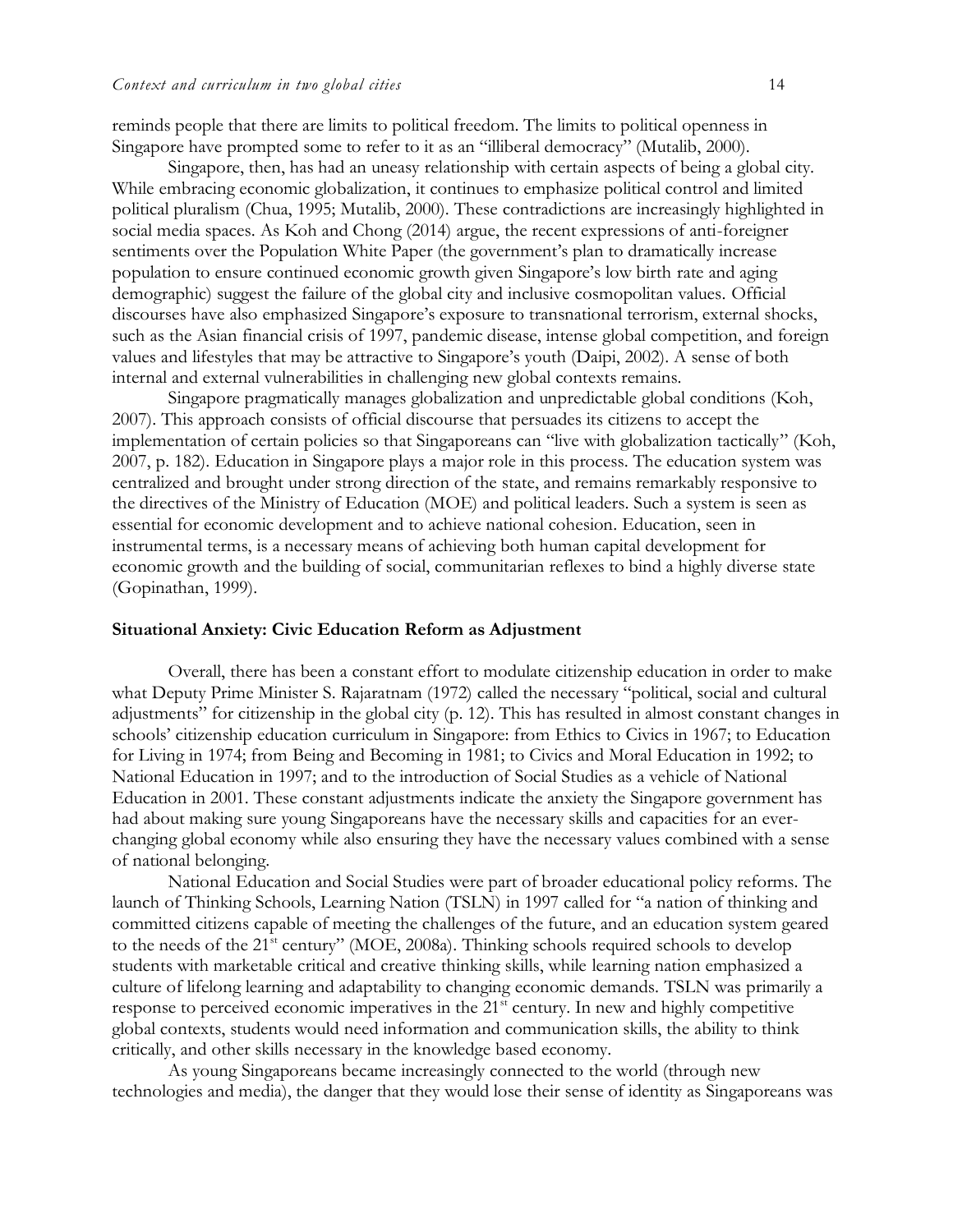also paramount. National Education was designed to address these concerns. Then Deputy Prime Minister Lee Hsien Loong (1997) argued that National Education was necessary to "maintain the will to survive and prosper in an uncertain world." It would provide essential "cultural DNA" to develop national cohesion, foster a sense of national pride, embrace "the Singapore story," understand Singapore's unique challenges, constraints, and vulnerabilities, and instill the core values of meritocracy, harmony, and good governance (MOE, 2008a). Nothing less than national survival was at stake. As Parliamentary Secretary of Education Hawazi Daipi (2002) would claim, "A strong national identity, healthy values, and racial and religious harmony are needed to withstand the divisive impact of globalization and the attractions of imitating the West."

National Education in 1997 outlined six messages emphasizing Singapore as a homeland, the need to preserve social harmony, readiness to defend Singapore, and the importance of Singapore finding a way to survive and prosper. Secondary Social Studies, introduced in 2001, further attested to the need to develop important thinking skills for work in the knowledge-based economy while developing national identity. The aims of the Social Studies syllabus (MOE, 2008b) are to enable students to: (1) understand the issues that affect socio-economic development, the governance and future of Singapore; (2) learn from other countries' experiences to build and sustain a politically viable, socially cohesive and economically vibrant Singapore; (3) develop empathetic citizens who will participate sensibly and responsibly in society; and (4) have a deep sense of shared destiny and national identity.

In the Social Studies syllabus, personal responsibility is emphasized as the primary civic virtue in the context of learning about Singapore's economic development, social cohesion, and governance. The six themes in the syllabus primarily focus on what the government has done or is doing to develop the nation, enact good governance, sustain economic development, and manage conflict and harmony, international relations, and challenges and change. The first two themes, "Singapore as a Nation in the World" and "Understanding Governance," emphasize individual commitment to the nation (with the value of commitment the only value listed multiple times across all themes), along with loyalty, responsibility, accountability, and integrity.

However, there were still concerns that efforts were missing their mark. "Preparing Students for a Global Future," a second phase of National Education set by the government in 2007, called for "strengthening heartware and rootedness to Singapore" (MOE, 2007). It called for "deeper understanding of the challenges facing Singapore"; connection to the Singapore story (about effective governance overcoming vulnerabilities); a "deeper sense of belonging" and the need for young people to play a part "to contribute to and create Singapore's future." At its core, National Education expresses explicit recognition that globalization and the changing global economy would "strain the loyalties and attachments of young Singaporeans" (Gopinathan, 2007, p. 61). Despite Singapore being the quintessential global city, globalization was creating new threats and vulnerabilities that made national citizenship precarious. There was a need to create and reinforce the values and dispositions necessary for national unity and social cohesion.

A repeated call has been made to develop national citizens who would be prepared to withstand the uncertainties of the global economy and the vagaries of global society. Minister of Education Heng (2011), noting the potential for global crises, threats, and shocks that accompany increasing global competition and changes in traditional social structures, called for strong character development and the values of grit, determination, and resilience. Similar to the past, education would continue to play a central role in helping Singapore manage new vulnerabilities.

#### **The Primacy of Economic Global Citizenship**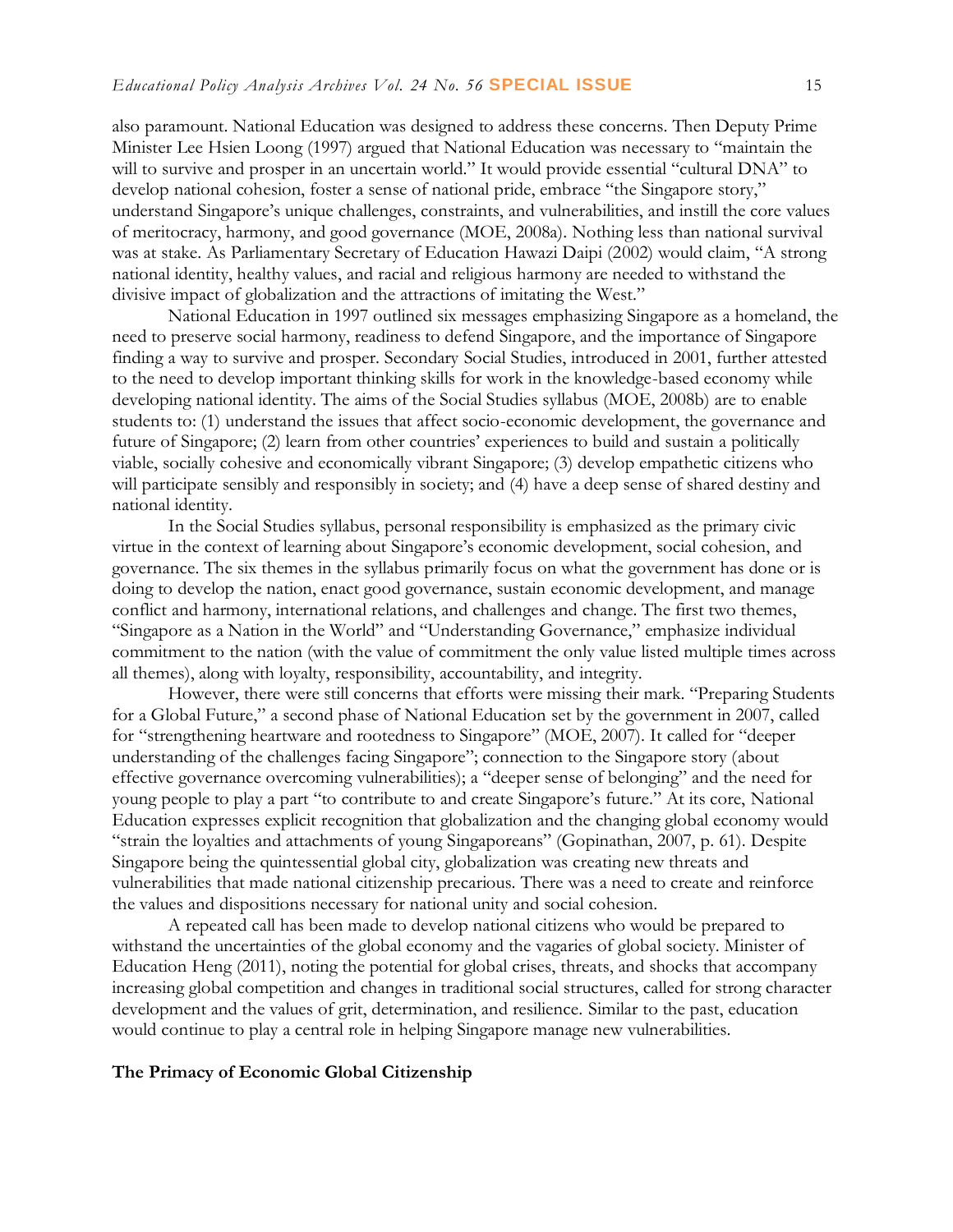Educational policy rhetoric in Singapore tends to be economistic. The 2000 Report of the Committee on Compulsory Education in Singapore (MOE, 2000) notes that since the 1960s national curriculum has aimed to develop a common core of knowledge and skills to build national identity and social cohesion as well as prepare students for the global economy. The report states that, globalization has made it increasingly critical to "educate our young to be global players without losing their sense of belonging to Singapore" (p. 7). The report highlights the importance of learning English as "the language of commerce, science and technology" (p. 8) and calls for the development of skills that enable students to become "innovative and adaptable workers for the Knowledge Based Economy" (p. 9). These skills included problem-solving and communication skills, thinking skills, and the ability to effectively use IT.

As Prime Minister Lee (2013) noted, the changing global economy requires the continual upgrading of skills: "You must be able to continue to reprogramme yourself, download new firmware, reboot if necessary and continue to be useful for a very long working career." MOE's (2014) "Information Sheet on 21st Century Competencies" highlights globalization, changing demographics, and technological advancements as key driving forces of the future that require new competencies, such as communication, collaboration and information skills, critical and inventive thinking, and civic literacy, global awareness, and cross-cultural skills.

The 2008 GCE Ordinary Level Social Studies syllabus for secondary students is organized around two core ideas: "Being Rooted and Living Globally." It calls for developing students "into well-informed, responsible citizens with a sense of national identity and a global perspective" (MOE, 2008, p. 3). The multidisciplinary syllabus highlights that three themes develop the idea of "living global": *Managing International Relations*, *Sustaining Economic Development*, and *Facing Challenges and Change*.

The themes emphasize the need to sustain economic development in a global context, the need for political stability to manage international relations and ensure ongoing economic development and prosperity, and national survival. The case of Venice is used to demonstrate what can happen to a global city-state, like Singapore, if challenges and change are not managed well. *Sustaining Economic Development* is not about sustainable development. Its focus is on understanding how economic growth can be sustained despite challenges in the world economy. The syllabus notes that, "Adopting proactive and effective strategies to remain economically competitive would help the nation to develop and progress in an increasingly competitive world economy" (p. 14) and goes on to highlight Singapore's strategies for economic development in a globalized world.

A set of values listed in the syllabus can be characterized as economic values: enterprising spirit, risk-taking, adaptability, and life-long learning. Most of these are a part of the *Sustaining Economic Development* theme, clearly with the emphasis on what individuals are expected to value and do to sustain Singapore's economic development. Along these lines, the values expressed by the syllabus are quite instrumental; they are to ensure students understand necessary commitments to the state and the need for ongoing social cohesion and consensus along with the need to play their part to sustain economic development.

In the Social Studies syllabus, there is no mention of human rights or issues related to social justice. The *Understanding Governance* theme in the syllabus is mainly a matter of understanding how the government functions to meet the needs of the people, with very little consideration of citizenship, citizens' rights, or the roles and responsibilities of citizens. There is little sense of citizens playing an active political or civic role in Singapore society. Singapore's limited democracy and elite governance are articulated throughout the syllabus to suggest that citizen participation in public affairs should be minimal (Ho, 2003; Barr, 2006). This is powerfully communicated in Singapore's Secondary Social Studies syllabus.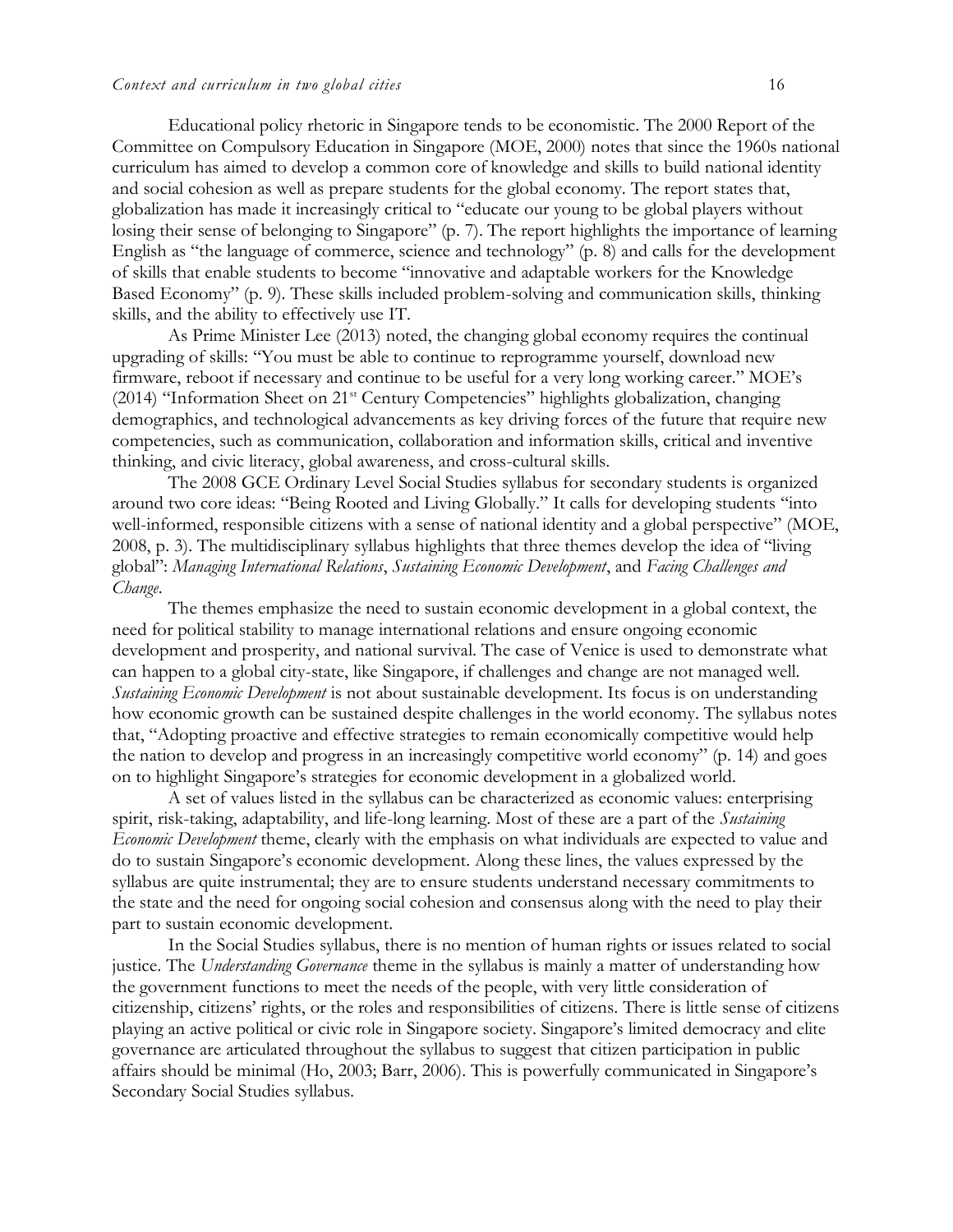## **Discussion**

The purpose of our study was two-fold: (1) to describe the historical, political, economic, and socio-cultural contextual factors that shape the discourses of citizenship and globalization in Hong Kong and Singapore; and (2) to examine intentions and underlying rationales for citizenship and GCE as expressed in policy and curriculum documents in order to illuminate opportunities for students to consider emerging civic identities. Guided by theories of the discursive nature of curriculum that is nested between societal contexts and personal meaning-making to examine civic education within and across the cases, we found that Singapore and Hong Kong have adopted depoliticized forms of citizenship as a means of inoculation against global ills. These types of citizenship are more nationalistic than global in nature; moral rather than political; and mainly focused on utilitarian goals to produce productive, self-governing and adaptable workers able to support national economic projects in the global economy. Although the curriculum in both settings is situated within discursive contexts that reflect social, critical, transnational and other perspectives advocated by academics and non-governmental organizations, the data yielded little evidence of curricular opportunities for students to become exposed to these emergent discourses of global citizenship and reconcile discursive contradictions. In the following, we review the findings to discuss their significance to international scholarship and education policies, and conclude by forwarding suggestions to open the curricular spaces in which students construct meaning about their roles as citizens in a globalized world.

#### **Global Citizenship as Inoculation Against Global Ills**

While embracing globalization, both cities are anxious about the impact of foreign influxes of labor (with workers at all rungs facing increasing labor market competition and the need to continually upgrade skills to remain competitive), economic volatility, and the challenge of maintaining national identities and social cohesion. These insecurities are resulting in almost constant educational reform in Hong Kong and Singapore and in these jurisdictions, like almost everywhere, we see increasing focus on higher order thinking, educational innovation, use of technology in classrooms, and more emphasis on processes (Gopinathan, 2007).

A central theme in official documents has been the need for citizens to be adaptable in skill development to ensure they and the nation can remain globally competitive. In Hong Kong, the 2000 Basic Education Framework and the introduction of the LTL curriculum guidelines focus almost exclusively on the development of skills necessary for global economic success while avoiding issues of inclusion, diversity, and unity (Leung & Yuen, 2009). Similarly, the SSC stresses the need for citizens to develop independent and lifelong learning capabilities so that Hong Kong can sustain development amidst the restructuring and rapid development of Mainland China. Since Hong Kong's political future is uncertain, education aims to prepare adaptable, malleable, and resilient workers, rather than citizens. Singaporean educational policy also strives to insulate the nation against the perceived downsides of globalization and an uncertain future. This effort to "'inoculate' the Singapore body politic against the ills of globalization" (Koh, 2007, p. 360) has resulted in constant modulations of citizenship education programs in Singapore. The emphasis in educational policies since 1997, such as Thinking Schools, Learning Nation, National Education, and the introduction of Social Studies as a compulsory subject for all students, can be seen as primarily focused on national cohesion, national survival, and national identity. Although they have an "instrumental-strategic intent" (Choo, 2014) and call for skills that will be marketable in the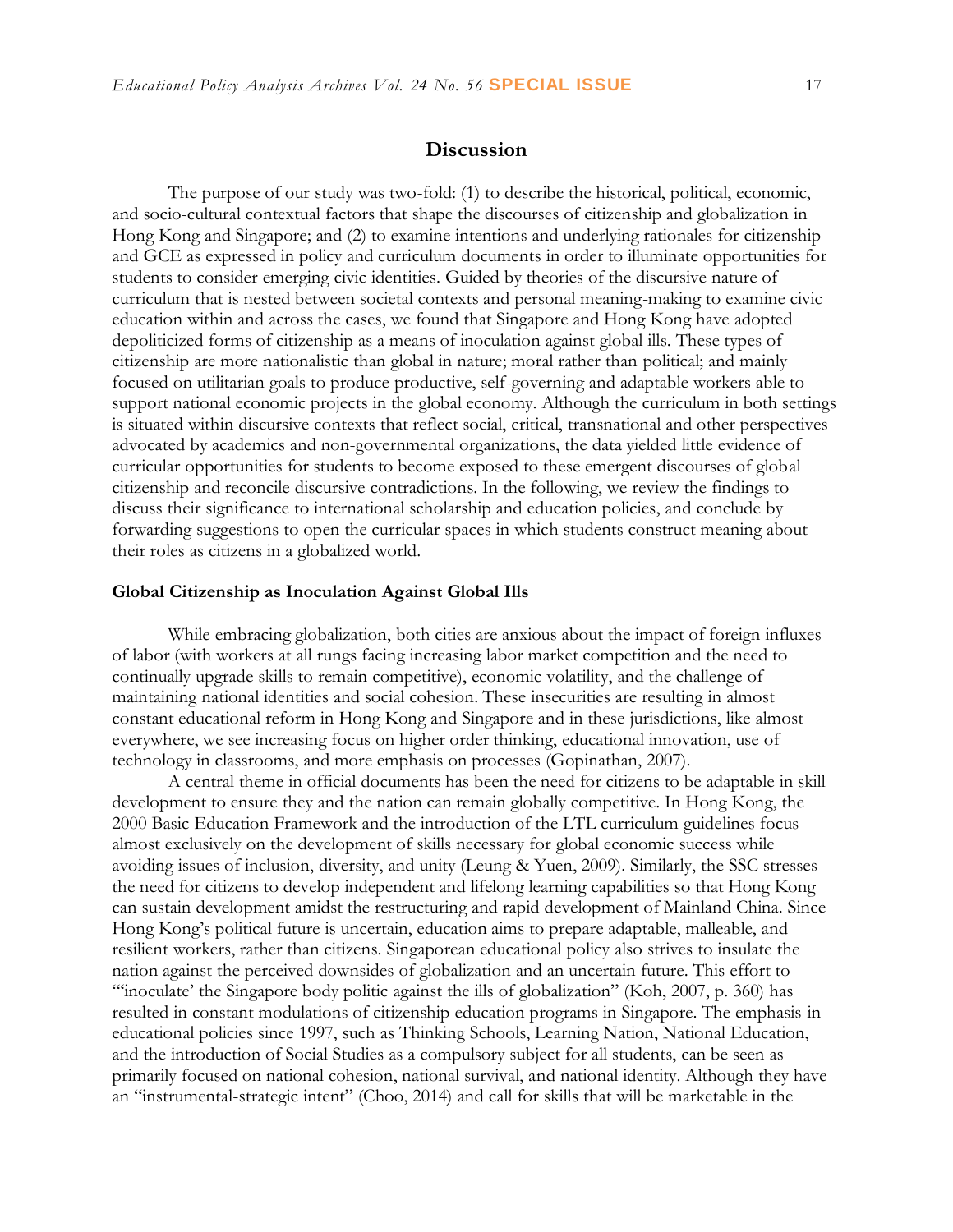global economy, they are nationalistic in tone and purpose. This is because of the strong discourse of economic rationality that emphasizes discrete, instrumental skills (Choo, 2014) as well as the rhetoric of national vulnerability that permeates official pronouncements and curriculum.

Because Singapore is a multi-ethnic, multi-religious society and because the nation is an ambiguous concept in Hong Kong, we also see an emphasis on moral education and personal responsibility. In both global cities there are several common core values running through curriculum documents: commitment, obligation, responsibility, and respect. These core values have been the primary focus of citizenship curriculum rather than political or civic concerns. This means citizenship education emphasizes personal or self-management, a morally good citizen who does not engage in overt political action yet serves the common good. These findings are consistent with Lee's (2004) view that rather than politics, individual rights and responsibilities, "citizenship education in the East talks about morality" (p. 32). The emphasis on values in both global cities seems more intent on developing morally responsible and disciplined citizens committed to the nation-state and able to resist the perceived decline of morality wrought by external influences.

Ong (2006) argues that these values are depicted as "Asian values" but used as sources of instrumental rationality. Ideals of responsibility, meritocracy and hard work are used to create a disciplined society and work force that is appealing to global capital. In this respect, corporate and governmental discourses work together to create economic subjects rather than citizens (Davies & Bansel, 2007). This narrow view of citizens and of identities, fails to acknowledge the multiple, shifting identities individuals are developing based on culture, gender, or socio-economic standing; as well as a cosmopolitan political consciousness emanating from global discourses that frame societal issues through principles such as democracy and human rights (Osler & Starkey, 2005).

#### **Citizenship Curriculum and Discursive Contradictions in the Global City**

Across cases, the data point to how dominant curricular discourses of depoliticization, morality and virtues, and economic competitiveness contribute to perpetuating the logics of social polarization in the global economy. For example, schools in both cities conform to a system of tracking based on academic merit. In Singapore, high academic achievers are prepared for a globallyfocused and leadership-oriented type of citizenship, while the lowest academic achievers experience a locally-focused, technical skills-based curriculum (Ho, 2012). Such a system provides a pre-sorted workforce for the hourglass economy. Additionally, the civic education curriculum perpetuates social inequality in Hong Kong and Singapore by remaining largely silent on how meritocracy discriminates against ethnic minorities and low-income groups. It is a type of civic education that ignores more systemic forms of inequality and discrimination (Gaudelli & Heilman, 2009).

In both global cities, however, there is intensified claiming of a more critical citizenship as platforms for social, economic, and political change. Singaporeans are beginning to challenge the notion of a passive citizenry and question the meritocratic ethos that underlines the government's social and educational platforms. Since the watershed 2011 General Election, there has been an increase in criticism of the government and its policies in online spaces. Civil society is growing and civil society groups, such as the Singapore Nature Society, Transient Workers Count Too, and MARUAH (a Working Group for an ASEAN Human Rights Mechanism), are increasingly active and vocal. Interest in politics among youth seems to have increased in recent years (National Volunteer & Philanthropy Centre, 2013). There have been public protests, such as the 2014 Pink Dot Sg event advocating greater rights for the LGBT community in Singapore and "the freedom to love." The Population White Paper, which called for increasing Singapore's 5.3 million population to 6.9 million by 2030 led to an impassioned response from citizens, including public protest at Hong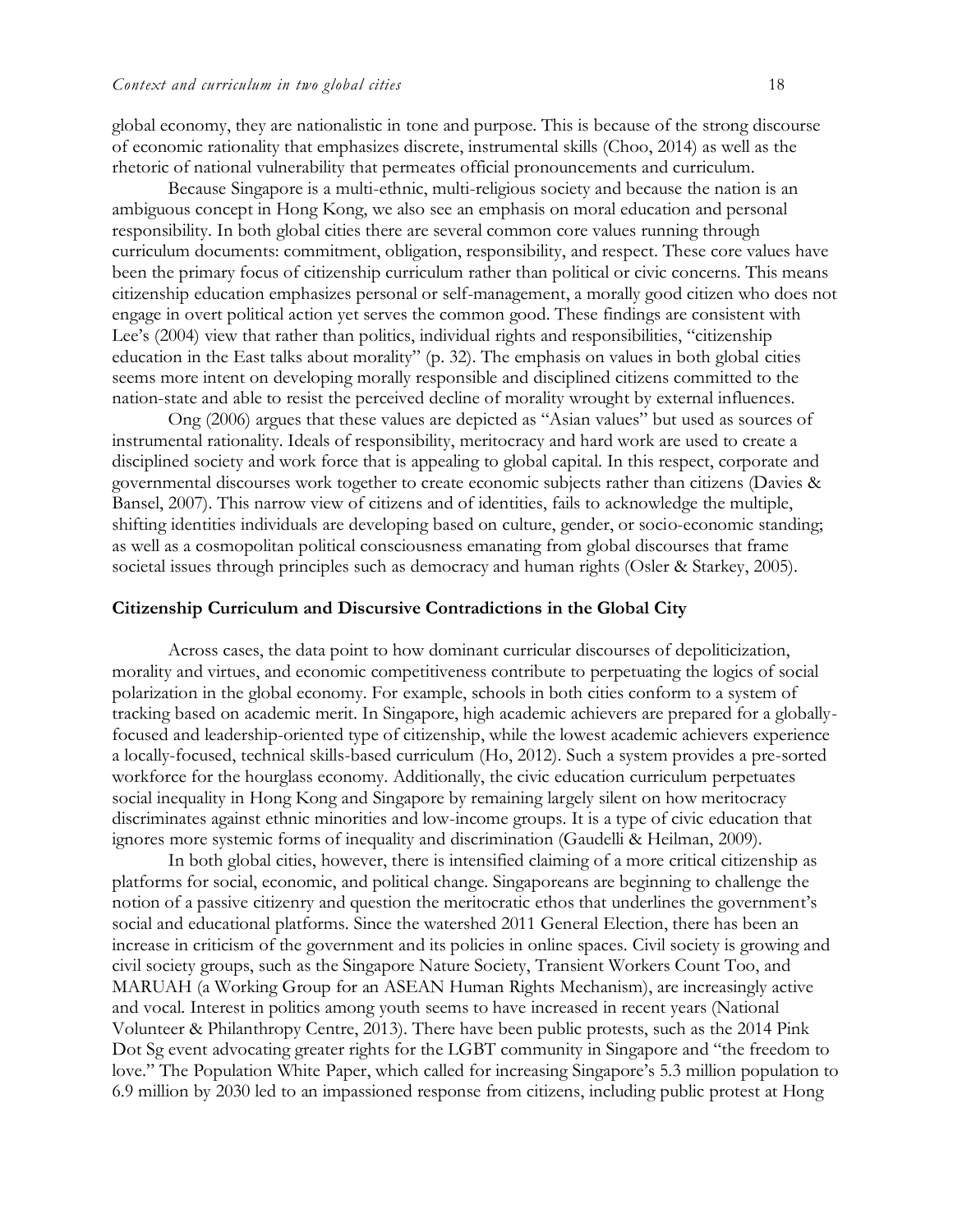Lim Park. Although the government continues to use defamation suits and other measures to stifle opposition, citizens are increasingly challenging official discourses.

Hong Kong's constitutional guarantees of press freedom—coupled with the presence of a vocal civil society comprising local and transnational non-governmental organizations—have created relatively open climates for the expression of political demands. Public mass demonstrations have increasingly drawn on human rights discourses as bases for such demands. For example, the 2003 protest against Article 23, a provision that requires the SAR to enact laws that prohibit acts of subversion against the CPG drew 500,000 demonstrators who decried the proposed law as an infringement on the rights of free speech and assembly. Most recently, the 2014 Occupy Central movement mobilized thousands of protesters to demand universal suffrage and called attention to young people's disenchantment with an economy where the "tycoon-dominated business sector has enjoyed preferential treatment" (Lo, 2015, n.p.). Although polls conducted by the University of Hong Kong (2014) indicate that the general public had become weary of the economic disruptions caused by the protests and had withdrawn initial support, these demonstrations evidence a localized identity that incorporates a global-based political consciousness. Cheung (2009) further contends that the localized identity rejects the "instrumental identity of Hong Kong as an 'economic city'" imposed by the Beijing and SAR governments.

The collision of politicized local/global identities with governments' promotion of depoliticized and unequal citizenship highlights tensions that result from flows of people, ideas, and resources that create new moral economies (Appadurai, 1996). This complicates the role of curriculum significantly. Not only are state education systems developing worker-citizens, or morally upright and self-managing, adaptable citizens, they may be educating young people to not take up matters of economic or social justice, or to unquestioningly accept particular values and notions of civic agency. In fact we find that much of the academic discourse that forwards more critical, transnational, or cosmopolitan forms of citizenship is largely lacking in official policy and curriculum discourses in both settings. Although Hong Kong's Liberal Studies curriculum exposes students to different views of citizenship (Chong, 2015), its intent is to encourage student deliberation while not fully advocating for civic engagement that gives voice to dispossessed populations or principles of social justice.

Abowitz and Harnish (2006) found that critical and transnational discourses as practiced in schools in the United States were similarly shallow, sporadic, and tended to be viewed as threatening to social stability. Hong Kong's New Senior Secondary Curriculum (SSC) exemplifies the negative view that officials have toward criticality. The SSC states that "the use of an issue-enquiry approach [would] ... encourage students to criticize ... [I]t would not be desirable to develop a culture of 'criticism' that is not constructive to society" (EMB, 2005a, p. 42). The SSC document further reminds teachers to help students to "take positive actions to improve the well-being of society, rather than being allowed merely 'to criticize' in a negative way" (p. 43). The critical and cosmopolitan forms of global citizenship articulated in academic articles (e.g., Abowitz & Harnish, 2006; Johnson & Morris, 2010; Oxley & Morris, 2013) may be regarded by officials as not able to contribute in a "positive" way to the improvement of society. Despite the apparent social, economic, and political contradictions in both settings, these emergent discourses appear to have made little inroads in the highly centralized education systems of Singapore and Hong Kong.

#### **Opening Curricula as Discursive Spaces for Global Citizenships**

The cases of Hong Kong and Singapore, while revealing particular ways that civic education unfolds within two global cities, point to a problematic condition of curriculum that resonates in the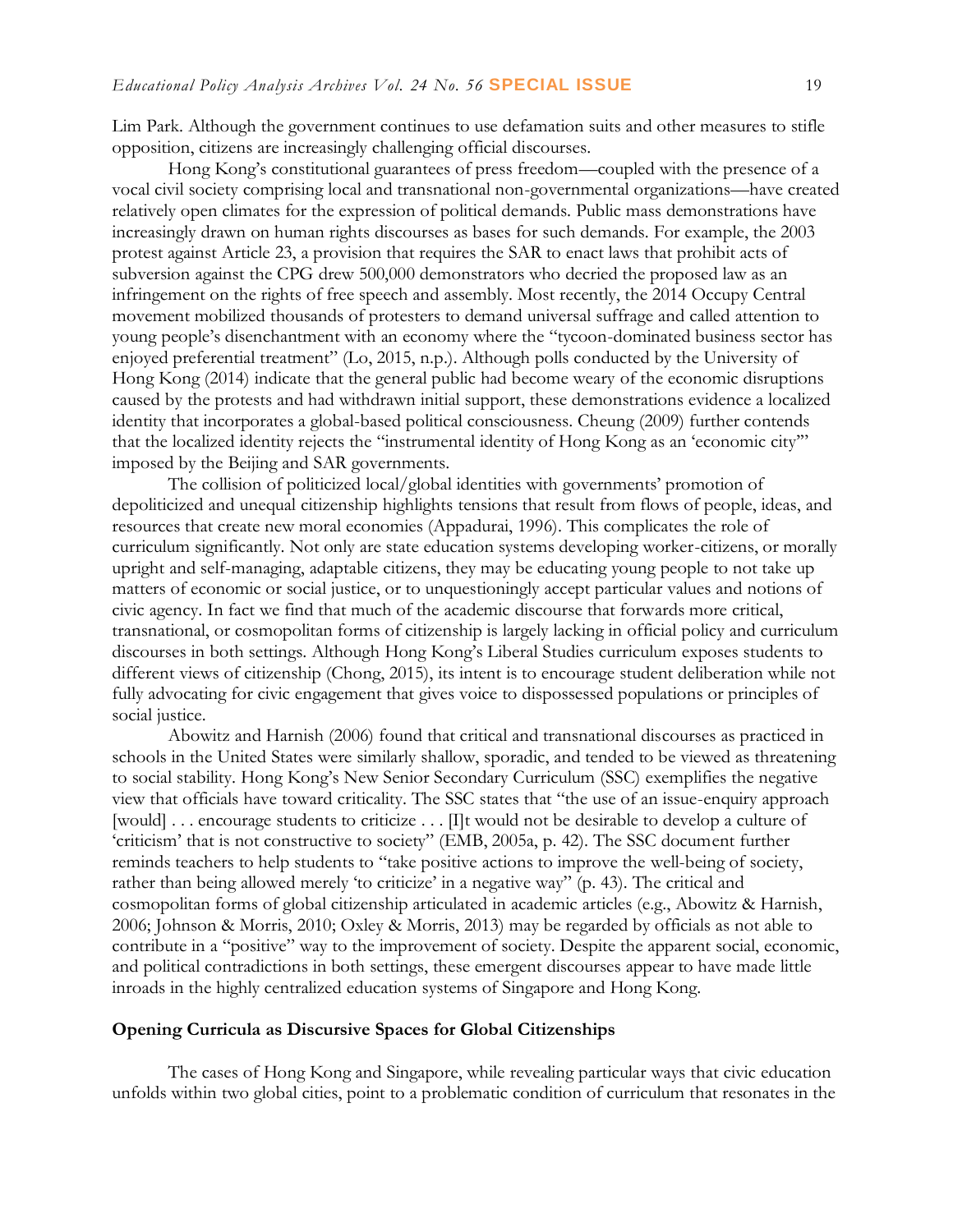context of schooling in a globalized world. Foremost among the issues identified in our study is the power of state educational systems to construct a particular kind of global citizen, one who is a citizen-worker, moral and productive in certain ways, but may have little sense of their agency in other areas of life. In many ways, the cases of Hong Kong and Singapore embody Mitchell's (2003) indictment of how state education systems historically have,

normalized unequal relations of power, and served to solidify the rule of dominant classes, mediate class systems and colonize civil society. . . . Thus the educational 'project' was far greater than mere schooling itself, but rather encompassed the creation of social identities, the maintenance of power relations, and the reorganization of the relationship between a capitalist economic formation, the state, and its citizen-subjects (p. 350).

The rendering of the citizenship curriculum as a means of inoculation against global ills and the curricular silence on novel perspectives of citizenship within contexts of discursive contradictions underline the disconnections between young people's experiences and schooling. Studies suggest that, especially in school systems with culturally diverse populations, students' multiple civic identities that are informed by cultural backgrounds or feelings of belonging to the human community are likely to be incompatible with the perspectives of citizenship portrayed in official discourses and curricular materials (Banks, 2008; Myers & Zaman, 2009; Torney-Purta, Schwille, & Amadeo, 1999). Abowitz and Harnish (2006) observed similar disconnections, arguing that despite the visibility of critical and transnational perspectives in scholarly and theoretical texts, these remain invisible in the practical discourses of schools. Research further illustrates that as nation-centric and mono-cultural conceptions of citizenship continue to dictate public school policies and curriculum enactment, schools risk overlooking students' realities and aspirations, and may contribute to the growing cynicism among young citizens (Ladson-Billings, 2004; Rubin, 2007).

Despite these disjunctures, we believe that the curriculum can offer spaces in which to consider novel discourses of citizenship alongside dominant perspectives. Ideally, curricula that acknowledge students' multiple identities and agendas for social justice would be supported by official discourses and policies. Lacking these supports, stakeholders, teachers, actors in civil society, and academics can contribute through top-down and bottom-up efforts to open civic curricular spaces in schools.

From the top-down, academics and members of civil society could reiterate the importance of curriculum in promoting critical thinking—not as a utilitarian skill—but as a value indicative of an inclusive society. Our findings suggest that, in Hong Kong and Singapore, critically-based notions of citizenship are taking root. However, the dominant utilitarian agendas in both cities inhibit the flourishing of a critical type of mentality that challenges entrenched constructions of citizens as economic and nationalistic subjects, and risks excluding cultural minority and low-income groups. Instead, educators interested in critical and cosmopolitan forms of citizenship education must find more "palatable" formulas (Boulding, 1968) that can bring civil society organizations and individuals into policy and curriculum deliberation with officials. For academics it is important to consider the ways marginalized discourses might be given greater attention by officials in national educational policy and curriculum formulations. It means helping national policy-makers and curriculum designers understand the value of critical and cosmopolitan discourses and how they can contribute in positive ways towards societal improvement. In Asian contexts such as Hong Kong and Singapore, it may require a more relationalist (Lee, 2004) stance that highlights social cohesion for all of society, brings together economic and political interests, a balance between individual and societal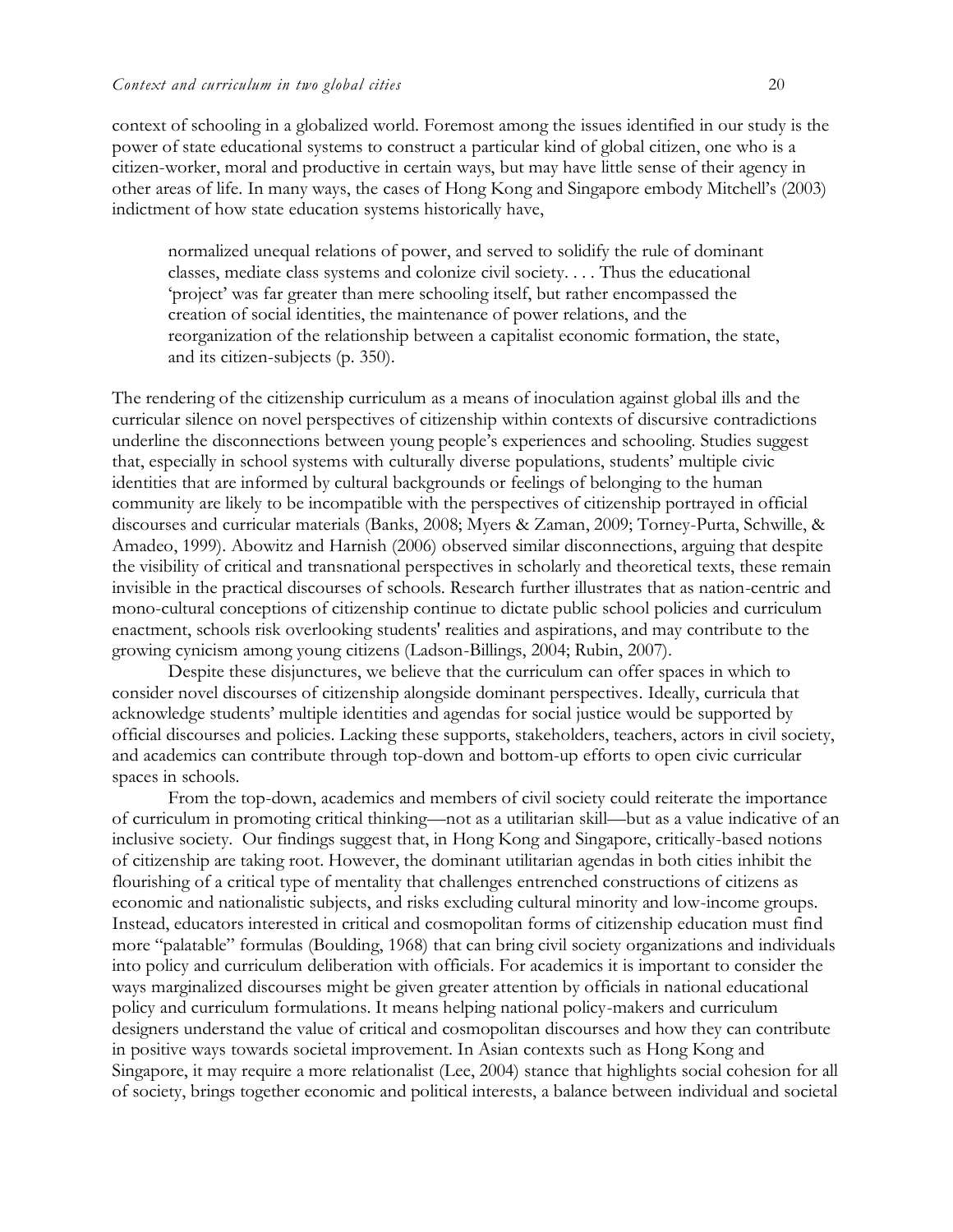rights and responsibilities, and an intermingling of national, cultural, and global perspectives. A relationalist stance would also strive to blend or harmonize different discourses in ways that promote a broader range of interests and agendas, and point to the curriculum as an arena where students may consider how their society promotes inclusion for all individuals.

Our findings further suggest the importance of curriculum that facilitates the deliberation of multiple perspectives regarding issues of citizenship and identity. Although the curriculum documents in Hong Kong and Singapore did not advocate for global forms of citizenship, the LS curriculum in Hong Kong suggests that exposing students to societal issues and viewing these issues through perspectives of different stakeholders—as well as local, national, and global frameworks may instill in young citizens awareness of or even motivate action towards human rights, social justice, or equality. As one participant of the Occupy protest movement noted, LS provided "room to study social issues and discuss views in class . . . it was a kind of awakening for me" (*South China Morning Post*, 2014, n.p.). In this vein, teachers and teacher educators need to explore strategies to foster democratic dialogue and view the curriculum as an additional forum for students to construct their own understandings of citizenship. Such views and strategies would enable the curriculum to function as an additional springboard that contributes to broader societal discourses, rather than an instrument that mediates between individuals and the established political order (Lee, 2006).

In addition to school experiences that overlook students' shifting civic identities, increased social polarization in the new global economy contributes to a growing disenfranchisement among young citizens (Sassen, 2014). New forms of media make accessible a plethora of information, including extreme, fundamentalist ideologies that offer a sense of security and belonging to individuals who may feel excluded by societies that define their roles primarily through their capacities to produce and consume (Nussbaum, 2010). Faust (2009) decried the tendency of schools to conform to instrumentalist views of citizenship as indicative of a dehumanization of education: "Human beings need meaning, understanding, and perspective as well as jobs. The question should not be whether we can afford to believe in such purposes in these times, but whether we can afford not to" (p. 19). As this study of global cities shows, a challenge for global citizenship is to recapture the curriculum from dominant discourses of nationalistic morality and economic competitiveness, so that youth are empowered to actively construct meaningful civic identities, and envision novel forms of citizenship, engagement, and society.

#### **References**

- Abowitz, K. K., & Harnish, J. (2006). Contemporary discourses of citizenship. *Review of Educational Research 76*(4), 653-690.<http://dx.doi.org/10.3102/00346543076004653>
- Appadurai, A. (1996). *Modernity at large: Cultural dimensions of globalization*. Minneapolis: University of Minnesota Press.
- Alviar-Martin, T. (2010/2011). Reconciling multiple conceptions of citizenship: International school teachers' beliefs and practice. *Journal of Education 191*(3), 39-51.
- Banks, J. A. (2008). Diversity, group identity, and citizenship education in a global age. *Educational Researcher*, *37*(3), 129-139. <http://dx.doi.org/10.3102/0013189X08317501>
- Boulding, K. E. (1968). Inside spaceship earth. *Social Education*, *45*(7), 648-656.
- Chan, C. K. (2014). China as "other". Resistance to and ambivalence toward national identity in Hong Kong. *China Perspectives, 1*, 25-34.

Chan, H. C. (1971). *Singapore: The politics of survival, 1965-67*. Singapore: University Press.

Chen, L. (2014). Beyond the Umbrella Revolution. Forbes (October 8). Retrieved from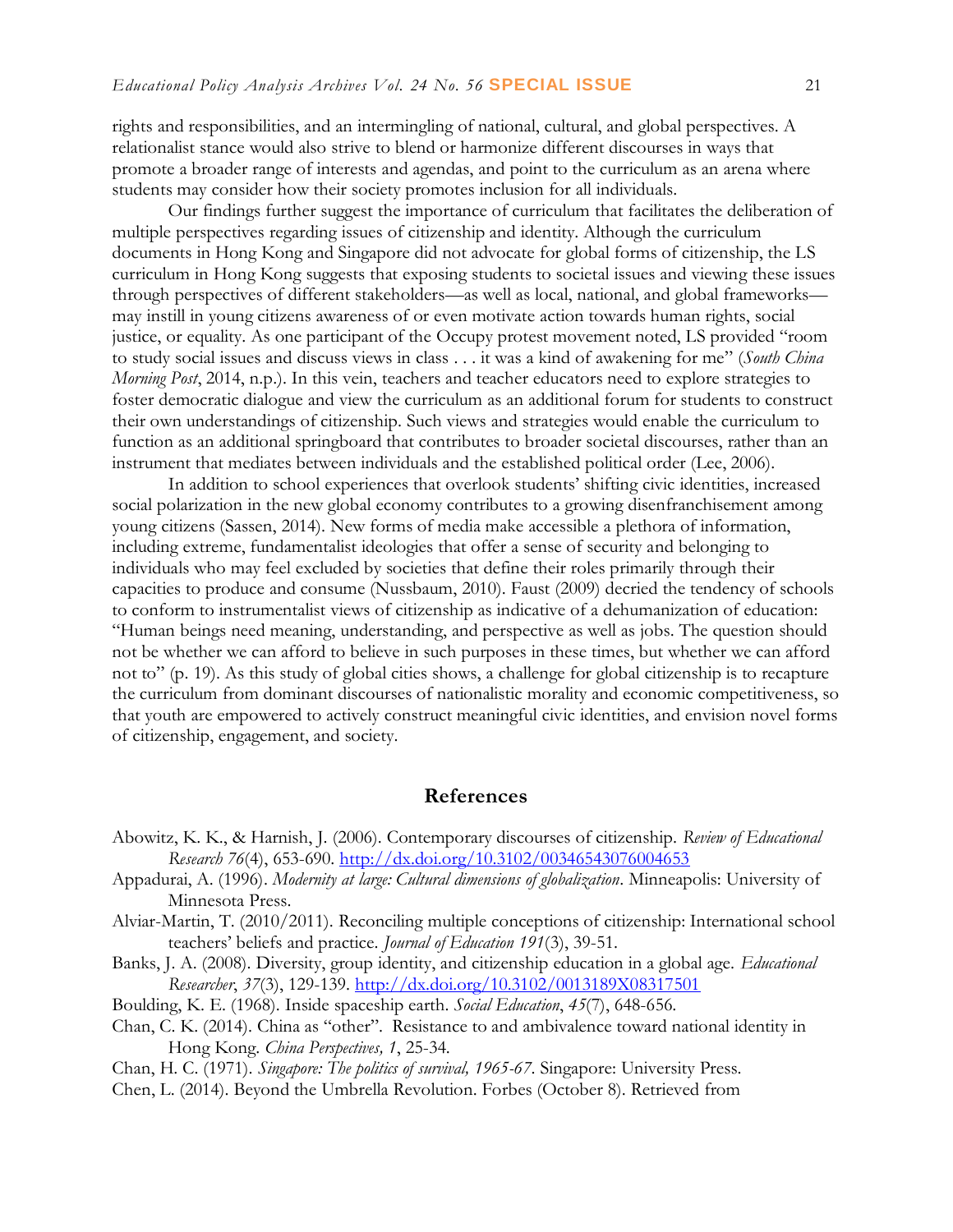[http://www.forbes.com/sites/liyanchen/2014/10/08/beyond-the-umbrella-revolution](http://www.forbes.com/sites/liyanchen/2014/10/08/beyond-the-umbrella-revolution-hong-kongs-struggle-with-inequality-in-8-charts/)[hong-kongs-struggle-with-inequality-in-8-charts/](http://www.forbes.com/sites/liyanchen/2014/10/08/beyond-the-umbrella-revolution-hong-kongs-struggle-with-inequality-in-8-charts/) 

- Cheung, A. (2009). *Citizenship in Hong Kong and the identity dilemma.* Keynote address delivered at the CitizEd Conference, HKIEd, Hong Kong, June 24-26.
- Chiu, S. W. K., & Lui, T. L. (2009). *Hong Kong: Becoming a Chinese global city.* New York: Routledge.
- Chong, E. K. M. (2015). Global citizenship education and Hong Kong's secondary school curriculum guidelines: From learning about rights and understanding responsibility to challenging inequality. *Asian Education and Development Studies, 4*(2), 1-35. <http://dx.doi.org/10.1108/AEDS-05-2014-0016>
- Choo, S. S. (2014). Towards a cosmopolitan vision of English education in Singapore. *Discourse: Studies in the Cultural Politics of Education, 35*(5), 677-691. <http://dx.doi.org/10.1080/01596306.2014.921994>
- Chu, S. (2011). Brand Hong Kong: Asia's World City as Method? *Visual Anthropology, 24,* 46–58. <http://dx.doi.org/10.1080/08949468.2011.525484>
- Chua, B.-H. (1995). *Communitarian ideology and democracy in Singapore*. London: Routledge.
- Cogan, J., Grossman, D., & Liu, M.-H. (2000). Citizenship: The democratic imagination in a global/ local context. *Social Education*, *64*(1), 48-52
- Cogan, J., Morris, P., & Print, M. (2002). *Civic education in the Asia-Pacific region: Case studies across six societies*. New York: Routledge-Falmer.
- Creswell, J. W. (2008). *Educational research: Planning, conducting, and evaluating quantitative and qualitative research.* New York, NY: Prentice Hall.
- Curriculum and Development Council (Hong Kong) (2000). *Learning to Learn: The Way Forward in Curriculum Development.* Hong Kong: Hong Kong Curriculum Development Council.
- Davies, B., & Bansel, P. (2007). Neoliberalism and education. *International Journal of Qualitative Studies in Education, 20*(3), 247-259. <http://dx.doi.org/10.1080/09518390701281751>
- Daipi, H. (2002). Speech by Mr Hawazi Bin Daipi, Parliamentary Secretary (Education): Globalisation and its impact on social cohesion and rootedness, 5 November at North Zone NE Seminar at Evergreen Secondary School. Retrieved from <http://www.moe.gov.sg/media/speeches/2002/sp05112002.htm>
- Education and Manpower Bureau (2005). The new academic structure for senior secondary education and higher education. Action plan for investing in the future of Hong Kong. Hong Kong: Education and Manpower Bureau.
- Education and Manpower Bureau (2007/2014). *Liberal studies curriculum and assessment guide.* Hong Kong. Hong Kong: Education and Manpower Bureau. Retrieved from [http://334.edb.hkedcity.net/doc/eng/curriculum/LS%20C&A%20Guide\\_updated\\_e.pdf](http://334.edb.hkedcity.net/doc/eng/curriculum/LS%20C&A%20Guide_updated_e.pdf)
- Education Commission of the Hong Kong SAR (2000). *Review of education system reform proposals*. Education Commission. Retrieved from <http://www.info.gov.hk/archive/consult/2000/Full-Eng.pdf>
- Falk, R. (2000). The decline of citizenship in an era of globalization. *Citizenship Studies, 4*(1), 5-13. <http://dx.doi.org/10.1080/136210200109997>
- Faust, D. (2009, September 6). The university's crisis of purpose. *New York Times Book Review*, 19.
- Foucault, M. (1980). *Power/Knowledge.* New York: Random House.
- Gaudelli, W. (2013). Critically theorizing the global. *Theory and Research in Social Education, 41*(4), 552-565.<http://dx.doi.org/10.1080/00933104.2013.836385>
- Gaudelli, W., & Heilman, E. (2009). Reconceptualizing geography as democratic global citizenship education. *Teachers College Record*, *111*(11), 2647-2677.
- Gee, J. (2005). *An introduction to discourse analysis: Theory and method*. New York: Routledge.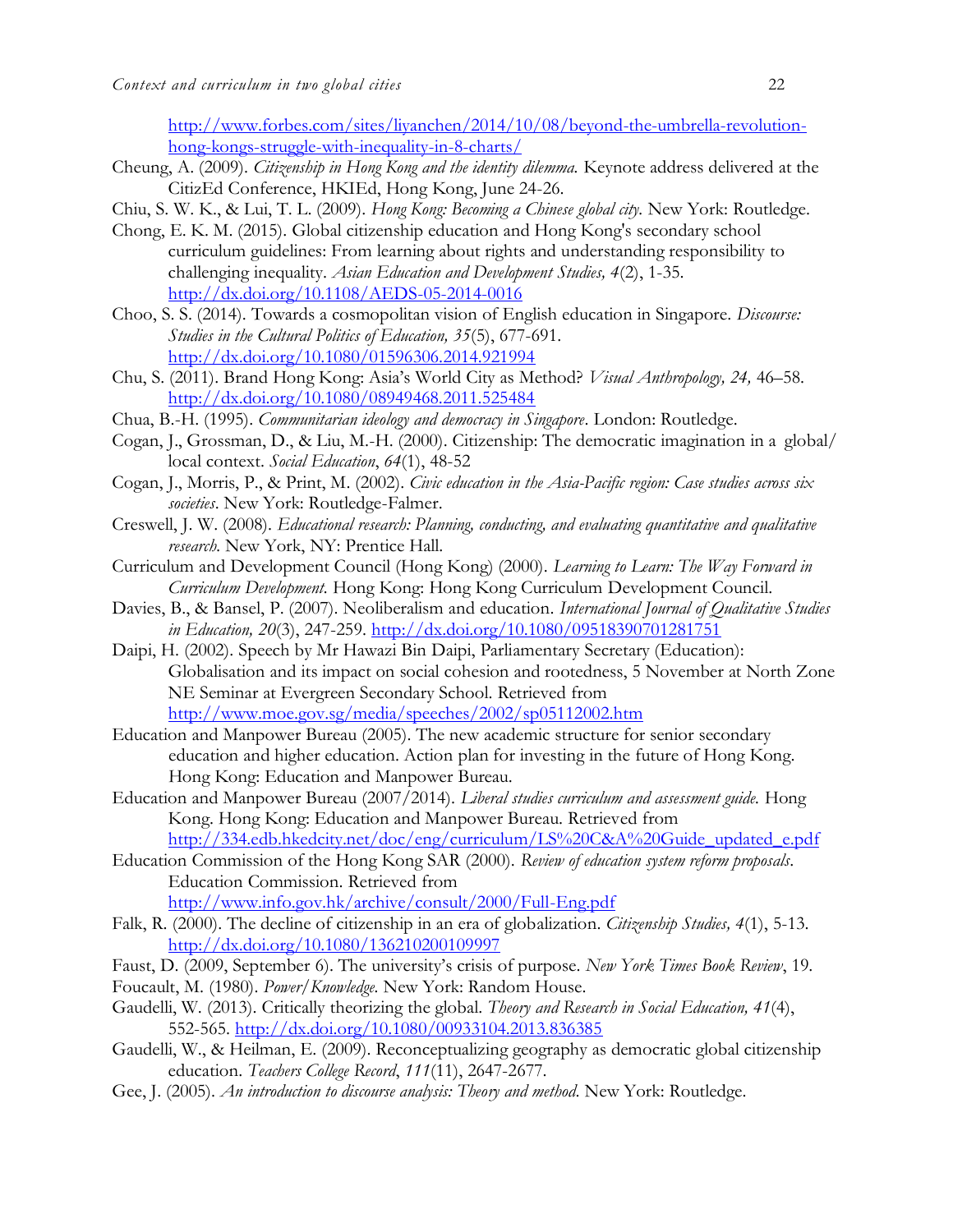- Glaser, B. G., & Strauss, A. L. (1967). *The discovery of grounded theory: Strategies for qualitative research.* Chicago: Aldine.
- Goh, C. T. (1997) National Day Rally Speech, Singapore, 11 August. Retrieved from <http://www.moe.gov.sg/media/speeches/1997/240897.htm>
- Gopinathan, S. (1999, July 14). *Preparing for leadership in education: The Singapore experience.* Paper presented at the Fourth Conference of the International Confederation of Principals, Helsinki, Finland. Retrieved from ICP website: [http://www.icponline.org/index.php?option=com\\_content&view=article&id=41:1999](http://www.icponline.org/index.php?option=com_content&view=article&id=41:1999-%20gopinathan-paper&catid=22:1999-helsinki-finland&Itemid=40) [gopinathan-paper&catid=22:1999-helsinki-finland&Itemid=40](http://www.icponline.org/index.php?option=com_content&view=article&id=41:1999-%20gopinathan-paper&catid=22:1999-helsinki-finland&Itemid=40)
- Gopinathan, S. (2007). Globalisation, the Singapore developmental state and education policy: A thesis revisited. *Globalisation, Societies and Education*, *5*(1), 53-70. <http://dx.doi.org/10.1080/14767720601133405>
- Gopinathan, S., & Lee, M. (2013). Reforming curriculum in Singapore and Hong Kong. In Z. Deng, S. Gopinathan, & C. K. Lee (Eds.), *Globalization and the Singapore curriculum* (pp. 225 240). NY: Springer. [http://dx.doi.org/10.1007/978-981-4451-57-4\\_13](http://dx.doi.org/10.1007/978-981-4451-57-4_13)
- Heater, D. B. (2002). *World citizenship: Cosmopolitan thinking and its opponents.* London: Continuum.
- Heng, S. K. (2011). Opening address by Mr Heng Swee Keat, Minister for Education, at the Ministry of Education (MOE) Work Plan Seminar, on Thursday, 22 September 2011 at Ngee Ann Polytechnic Convention Centre. Retrieved from <http://www.moe.gov.sg/media/speeches/2011/09/22/work-plan-seminar-2011.php>
- Ho, L. (2012). Sorting citizens: Differentiated citizenship education in Singapore. *Journal of Curriculum Studies*, *44*, 403-428. [http://dx.doi.org/10.1080/00220272.2012.675359J](http://dx.doi.org/10.1080/00220272.2012.675359)ohnson,
- Johnson, L., & Morris, P. (2010). Towards a framework for critical citizenship education. *Curriculum Journal*, *21*(1), 77-96. <http://dx.doi.org/10.1080/09585170903560444>
- Kennedy, K. J. (2004) Searching for citizenship values in an uncertain global environment. In W. O. Lee, D. L. Grossman, K. J. Kennedy, & G. P. Fairbrother (Eds.), *Citizenship education in Asia and the Pacific: Concepts and issues* (pp. 9-24). Hong Kong: CERC. [http://dx.doi.org/10.1007/978-1-4020-7935-1\\_2](http://dx.doi.org/10.1007/978-1-4020-7935-1_2)
- Kennedy, K. J., Hahn, C. L., & Lee, W. O. (2008). Constructing Citizenship: Comparing the Views of Students in Australia, Hong Kong, and the United States*. Comparative Education Review, 5*2, (1), 53-91.<http://dx.doi.org/10.1086/524306>
- Koh, A. (2007). Living with globalization tactically: The metapragmatics of globalization in Singapore. *Sojourn: Journal of Social Issues in Southeast Asia, 22*(2), 179–201. <http://dx.doi.org/10.1355/SJ22-2B>
- Koh, A., & Chong, T. (2014). Education in the global city: The manufacturing of education in Singapore. *Discourse: Studies in the Cultural Politics of Education*, *35*(5), 625-636. <http://dx.doi.org/10.1080/01596306.2014.931112>
- Kymlicka, W. (2004). Foreword. In J. A. Banks (Ed.), *Diversity and citizenship education.* (pp. xiii-xviii). San Francisco: Jossey-Bass.
- Ladson-Billings, G. (2004). Culture versus citizenship. In J. A. Banks (Ed.), *Diversity and citizenship education* (pp. 99-126). San Francisco: Jossey-Bass.
- Lee, H. L. (2013). Transcript of Prime Minister Lee Hsien Loong's remarks at the APEC CEO Summit 2013 Panel Discussion. Retrieved from [http://www.pmo.gov.sg/mediacentre/transcript-prime-minister-lee-hsien-loongs-remarks](http://www.pmo.gov.sg/mediacentre/transcript-prime-minister-lee-hsien-loongs-remarks-apec-ceo-summit-2013-panel-discussion)[apec-ceo-summit-2013-panel-discussion](http://www.pmo.gov.sg/mediacentre/transcript-prime-minister-lee-hsien-loongs-remarks-apec-ceo-summit-2013-panel-discussion)
- Lee, W. O. (2004). Emerging concepts of citizenship in the Asian context. In W. O. Lee, D. L.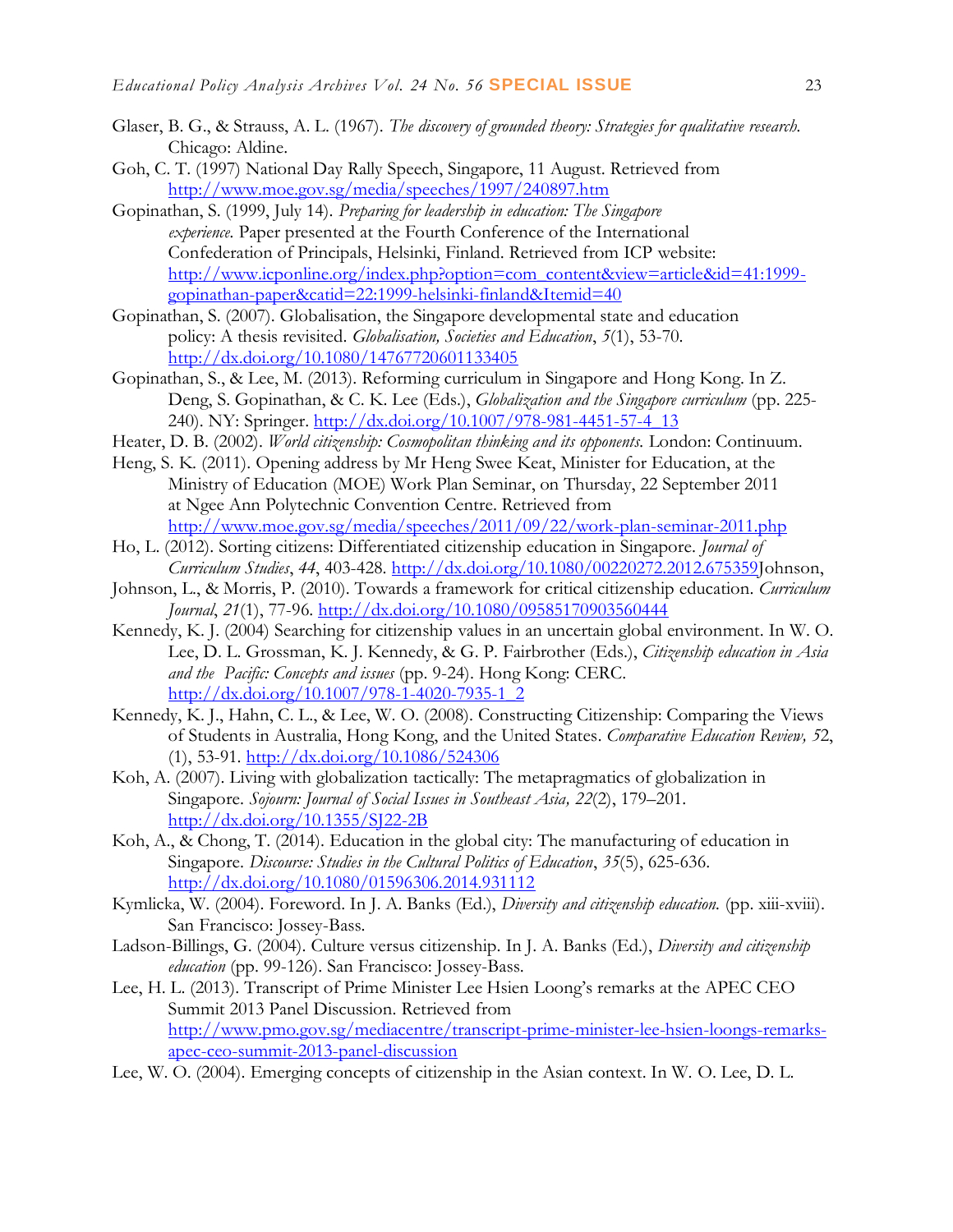Grossman, K. J. Kennedy, & G. P. Fairbrother (Eds.), *Citizenship education in Asia and the Pacific: Concepts and issues* (pp. 25-36). Hong Kong: CERC. [http://dx.doi.org/10.1007/978-1-](http://dx.doi.org/10.1007/978-1-4020-7935-1_3) [4020-7935-1\\_3](http://dx.doi.org/10.1007/978-1-4020-7935-1_3)

- Lee, W. O. (2006). *Tensions and Contentions in the Development of Citizenship Curriculum in Asian Countries.*  Keynote address delivered at the CitizEd International Conference, Oriel College, Oxford, England.
- Lee, W. O., Grossman, D., Kennedy, K., & Fairbrother, G. (Eds.) (2004). *Citizenship education in Asia and the Pacific: Concepts and issues*. Hong Kong: CERC. [http://dx.doi.org/10.1007/978-1-4020-](http://dx.doi.org/10.1007/978-1-4020-7935-1) [7935-1](http://dx.doi.org/10.1007/978-1-4020-7935-1)
- Leung, C. Y. (2012). *Manifesto for the 2012 Election.* Retrieved from <http://www.ceo.gov.hk/eng/pdf/manifesto.pdf>
- Leung, Y. W., & Ng, S. W. (2006). Back to square one: The "re-depoliticizing"of civic education in Hong Kong. *Asia Pacific Journal of Education, 24*(1), 43-60.
- Leung, Y. W., & Yuen, W. W. (2009). A critical reflection of the evolution of civic education in Hong Kong schools. *Pacific-Asian Education, 21*(1), 35-50.
- Lo, A. (2015, October 15). Beijing must attempt to woo back youth in Hong Kong and Taiwan. *South China Morning Post*. Retrieved from [http://0www.scmp.com.edlis.ied.edu.hk/comment/insight](http://0www.scmp.com.edlis.ied.edu.hk/comment/insight-opinion/article/1867565/beijing-must-attempt-woo-back-youth-hong-kong-and-taiwan)[opinion/article/1867565/beijing-must-attempt-woo-back-youth-hong-kong-and-taiwan](http://0www.scmp.com.edlis.ied.edu.hk/comment/insight-opinion/article/1867565/beijing-must-attempt-woo-back-youth-hong-kong-and-taiwan)
- Matthews, G., Ma, E., & Lui, T. L. (2008). *Hong Kong, China: Learning to belong to a nation.* New York: Routledge.
- Merryfield, M., & Duty, L. (2008). Globalization. In J. Arthur, I. Davies, & C. L. Hahn, (Eds.), *The SAGE Handbook of Education for Citizenship and Democracy*. New York: SAGE. pp. 80-91. <http://dx.doi.org/10.4135/9781849200486.n8>
- Ministry of Education (Singapore). (2000). The 2000 Report of the Committee on Compulsory Education in Singapore, July 2000. Retrieved from <http://www.moe.gov.sg/initiatives/compulsory-education/files/ce-report.pdf>
- Ministry of Education (Singapore) (2007). Preparing students for a global future: Next phase of National Education: Strengthening heartware and rootedness in Singapore. Retrieved from <http://www.moe.gov.sg/media/press/2007/pr20070307a.htm>
- Ministry of Education (Singapore) (2008a). About us. Retrieved from <http://www.moe.gov.sg/about/>
- Ministry of Education (Singapore) (2008b). Combined Humanities Ordinary Level Social Studies (Syllabus 2192). Retrieved from [https://www.seab.gov.sg/content/syllabus/olevel/2014Syllabus/2192\\_2014.pdf](https://www.seab.gov.sg/content/syllabus/olevel/2014Syllabus/2192_2014.pdf)
- Ministry of Education (Singapore) (2014). Information Sheet on 21<sup>st</sup> Century Competencies. Retrieved from

<http://www.moe.gov.sg/media/press/2014/04/information-sheet-on-21st-century.php>

- Mitchell, K. (2003). Educating the national citizen in neoliberal times: From the multicultural self to the strategic cosmopolitan. *Transactions of the Institute of British Geographers*, *28*(4), 387-403. <http://dx.doi.org/10.1111/j.0020-2754.2003.00100.x>
- Morris, P., Kan, F., & Morris, E. (2000). Education, Civic Participation and Identity: continuity and change in Hong Kong. *Cambridge Journal of Education*, *30*(2), 243-262. <http://dx.doi.org/10.1080/713657148>
- Mutalib, H. (2000). Illiberal democracy and the future of opposition in Singapore. *Third World Quarterly, 21*(2), 313-342. <http://dx.doi.org/10.1080/01436590050004373>
- Myers. J. P., & Zaman, H. A. (2009). Negotiating the global and national: Immigrant and dominant-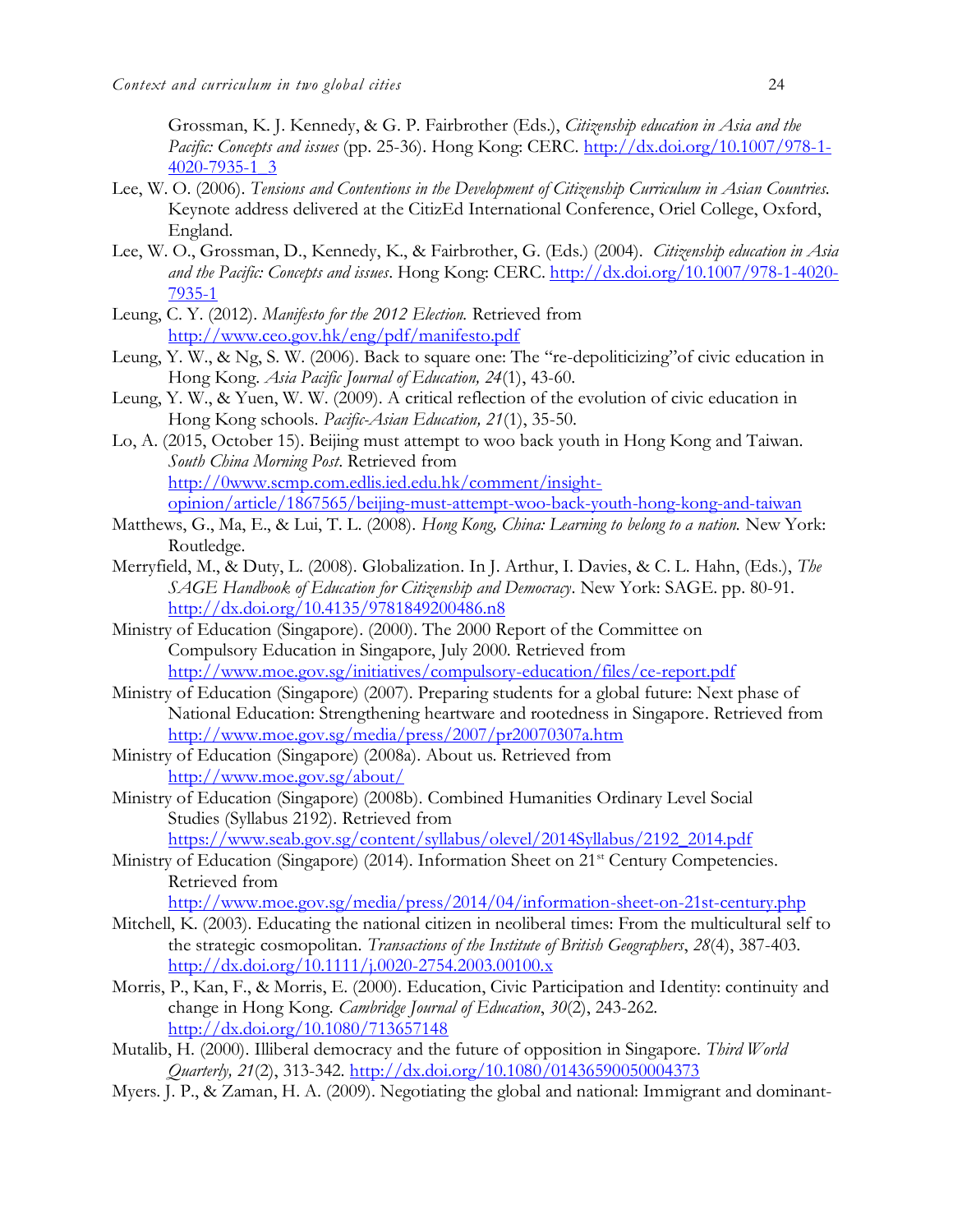culture adolescents' vocabularies of citizenship in a transnational world. *Teachers College Record, 111*(11), 2589-2625.

- National Volunteer & Philanthropy Centre (2013). *The Singapore Social Health Project Report*. Retrieved from: [http://www.nvpc.org.sg/knowledge/social\\_health\\_project.aspx](http://www.nvpc.org.sg/knowledge/social_health_project.aspx)
- Nussbaum, M. C. (2010). *Not for profit: Why democracy needs the humanities.* Princeton, N. J.: Princeton University Press.
- Ong, A. (1999). *Flexible citizenship: The cultural logics of transnationality*. Durham, NC: Duke University Press.
- Ong, A. (2006). Experiments with freedom: Milieus of the human. *American Literary History*, *18*(2), 229-244. <http://dx.doi.org/10.1093/alh/ajj012>
- Osler, A., & Starkey, H. (2005). *Changing citizenship: Democracy and inclusion in education*. Berkshire, UK: Open University Press.
- Oxley, L., & Morris, P. (2013). Global citizenship: A typology for distinguishing its multiple conceptions. *British Journal of Educational Studies, 61*(3), 301-325. <http://dx.doi.org/10.1080/00071005.2013.798393>
- Parker, W. (2011). 'International education' in US public schools. *Globalisation, Societies and Education*, *9*(3-4), 487-501. <http://dx.doi.org/10.1080/14767724.2011.605330>
- Rajaratnam, S. (1972). Singapore: Global city. Speech given at the Singapore Press Club, Singapore. Retrieved from

<http://www.nas.gov.sg/archivesonline/data/pdfdoc/PressR19720206a.pdf>

- Reid, W. A. (2003). Curriculum as institutionalized learning: Implications for theory and research. *Journal of Curriculum and Supervision, 19*(1), 29-43.
- Rubin, B. C. (2007). "There's still not justice": Youth civic identity development amid distinct school and community contexts. *Teachers College Record, 109*(2), 449-481.
- Sassen, S. (1991). *The global city: New York, London, Tokyo*. Princeton, NJ: Princeton University Press.
- Sassen, S. (1996). *Losing Control? Sovereignty in the age of globalization*. New York: Columbia University Press.
- Sassen, S. (2001). *The global city*. New York: Princeton University Press. <http://dx.doi.org/10.1515/9781400847488>
- Sassen, S. (2005). The repositioning of citizenship and alienage: Emergent subjects and spaces for politics. *Globalizations*, *2*(1), 79-94. <http://dx.doi.org/10.1080/14747730500085114>
- Sassen, S. (2014). *Expulsions: Brutality and complexity in the global economy*. Cambridge, MA: Harvard University Press.<http://dx.doi.org/10.4159/9780674369818>
- Sen, A. (2006). *Identity and violence: The illusion of destiny*. London: Penguin Books.
- Sen, A. (2010). *The idea of justice.* Cambridge, MA: Harvard University Press.
- Shen, S. (2010). Re-branding without re-developing: constraints of Hong Kong's 'Asia's World City' brand (1997–2007). *The Pacific Review, 23*(2), 203–224. <http://dx.doi.org/10.1080/09512741003624476>
- Stake, R. (2005). Qualitative case studies. In N. Denzin & Y. Lincoln (Eds.), *Sage handbook of qualitative research* (pp. 443-466). Thousand Oaks: Sage.
- Steiner‐Khamsi, G. (2010). The Politics and Economics of Comparison. *Comparative Education Review, 54*(3), 323-342. <http://dx.doi.org/10.1086/653047>
- Taylor, P. J. (2004). *[World city network: a global urban analysis.](http://books.google.co.uk/books?id=RKpvD7nvBKUC&pg=PR9)* New York: Routledge.
- Torney-Purta, J., Lehmann, R., Oswald, H., & Schulz, W. (2001). *Citizenship and education in twenty-eight countries: Civic knowledge and engagement at age fourteen.* Amsterdam: IEA.
- Torney-Purta, J., Schwille, J., & Amadeo, J. (Eds.). (1999). *Civic education across countries: Twenty-four case studies from the IEA civic education project*. Amsterdam: IEA.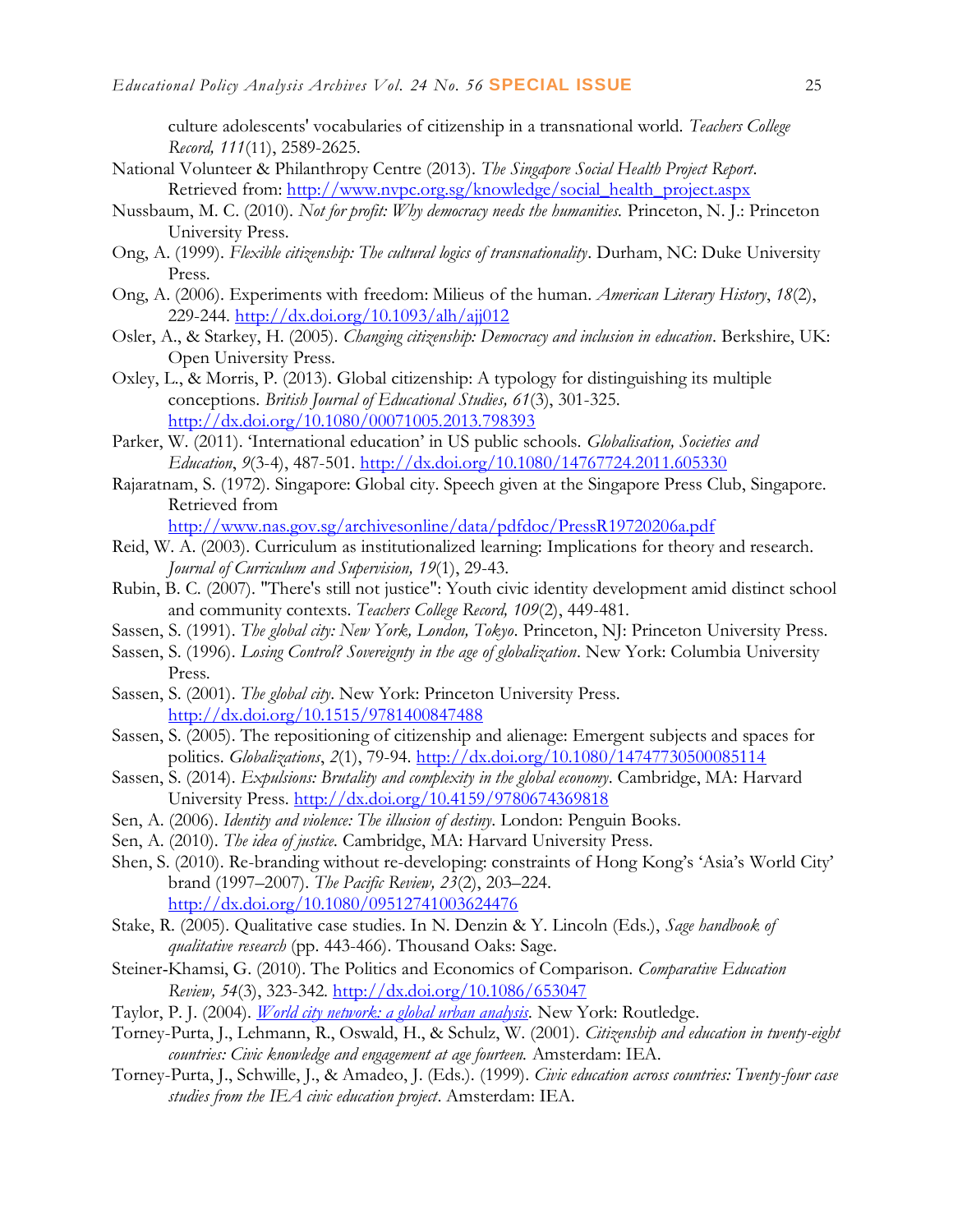- Tse, T. K. C. (2004). Civic education and the making of deformed citizenry: from British colony to Chinese SAR. In A. Ku and N. Pun (Eds.), *Remaking citizenship in Hong Kong: Community, nation, and the global city*, (pp. 49-66). London: Routledge/Curzon.
- Tsoi, G. (2014, November 18.) Did 'Liberal Studies' Enable Hong Kong's Youth Awakening? *Foreign Policy*. Retrieved from [http://foreignpolicy.com/2014/11/18/did-liberal-studies](http://foreignpolicy.com/2014/11/18/did-liberal-studies-enable-hong-kongs-youth-awakening/)[enable-hong-kongs-youth-awakening/](http://foreignpolicy.com/2014/11/18/did-liberal-studies-enable-hong-kongs-youth-awakening/)
- Tung, C. H. (1997). Address delivered by Tung Chee Hwa at the 8th Annual Governor's Dinner of the Canadian Chamber of Commerce on 16th April, 1997, Hong Kong. Retrieved from: <http://home.netvigator.com/~tlyons/tung.htm>
- University of Hong Kong. (2014). *Survey on CE Election and Occupy Central Campaign—Seventh Round.* Retrieved from<https://www.hkupop.hku.hk/english/report/mpCEnOCCw7/index.html>
- Van Dijk, T. A. (2009) *Society and Discourse.* Cambridge, UK: Cambridge University Press. <http://dx.doi.org/10.1017/CBO9780511575273>
- Wee, L. (2014). Language politics and global city. *Discourse: Studies in the Cultural Politics of Education*, *35*(5), 649-660. <http://dx.doi.org/10.1080/01596306.2014.922740>
- Weedon, C. (1987). *Feminist practice and poststructuralist theory.* New York: Wiley.
- Yeung, L. (2013, July 1). Liberal studies subject moulds new generation of socially aware youth. *South China Morning Post.* [http://www.scmp.com/lifestyle/family](http://www.scmp.com/lifestyle/family-education/article/1271164/liberal-studies-subject-moulds-new-generation-socially)[education/article/1271164/liberal-studies-subject-moulds-new-generation-socially](http://www.scmp.com/lifestyle/family-education/article/1271164/liberal-studies-subject-moulds-new-generation-socially)
- Zong, G., Wilson, A., & Quashiga, Y. (2008). Global education. In L. Levstik & C. Tyson. (Eds.), *Handbook of Social Studies Research* (pp. 197-216). NY: Routledge.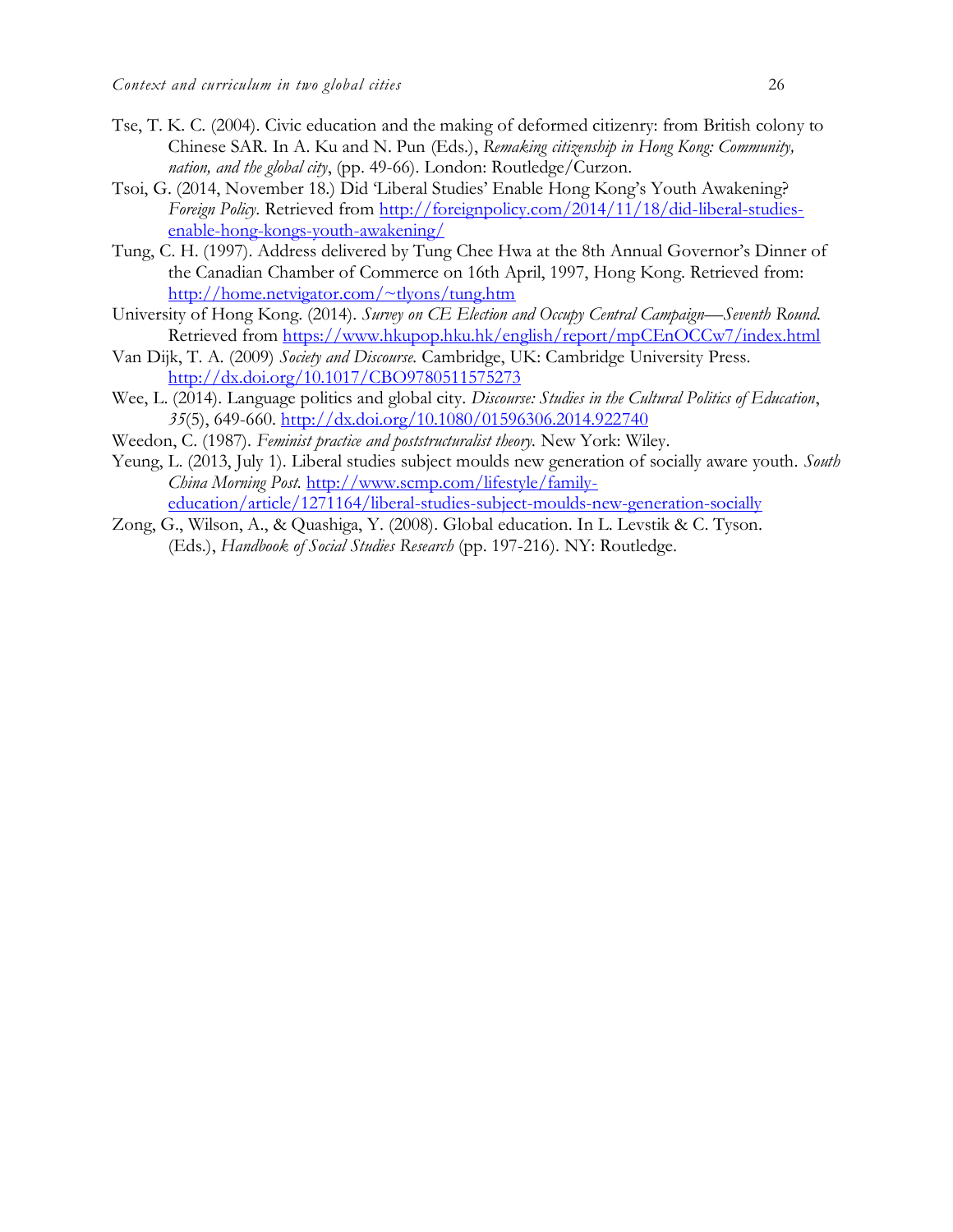## **About the Authors**

#### **Theresa Alviar-Martin**

The Hong Kong Institute of Education tpbalviar@ied.edu.hk Theresa Alviar-Martin is an Assistant Professor in the Department of Curriculum and Instruction and fellow of the Center for Governance and Citizenship at the Hong Kong Institute of Education. Her research examines citizenship education in culturally diverse democracies from global and comparative perspectives. Theresa's writing has been published in several academic books and peer-reviewed journals, including *Teaching and Teacher Education*, *Journal of Educational Research, Teachers College Record,* and *Theory and Research in Social Education.*

#### **Mark C. Baildon**

National Institute of Education, Singapore mark.baildon@nie.edu.sg

Mark Baildon is Associate Professor and Head with the Humanities and Social Studies Education Academic Group at the National Institute of Education (Singapore). His scholarly interests focus on ways to support social studies inquiry practices and 21st century literacies in new global contexts. He has published two books: *Social Studies as New Literacies in a Global Society: Relational Cosmopolitanism in the Classroom* (with James Damico, Routledge, 2011) and *Controversial History Education in Asian Contexts* (co-editor; Routledge, 2013).

## **About the Guest Editor**

#### **John P. Myers**

Florida State University [jpmyers@fsu.edu](mailto:jpmyers@fsu.edu)

John P. Myers is Associate Professor in the School of Teacher Education at Florida State University and coordinator of the Social Science Education program. His research examines the consequences of globalization for how youth understand the complexities of the modern world. This work focuses on classroom practices that foster global citizenship and identities as students come to understand core world history and social science concepts.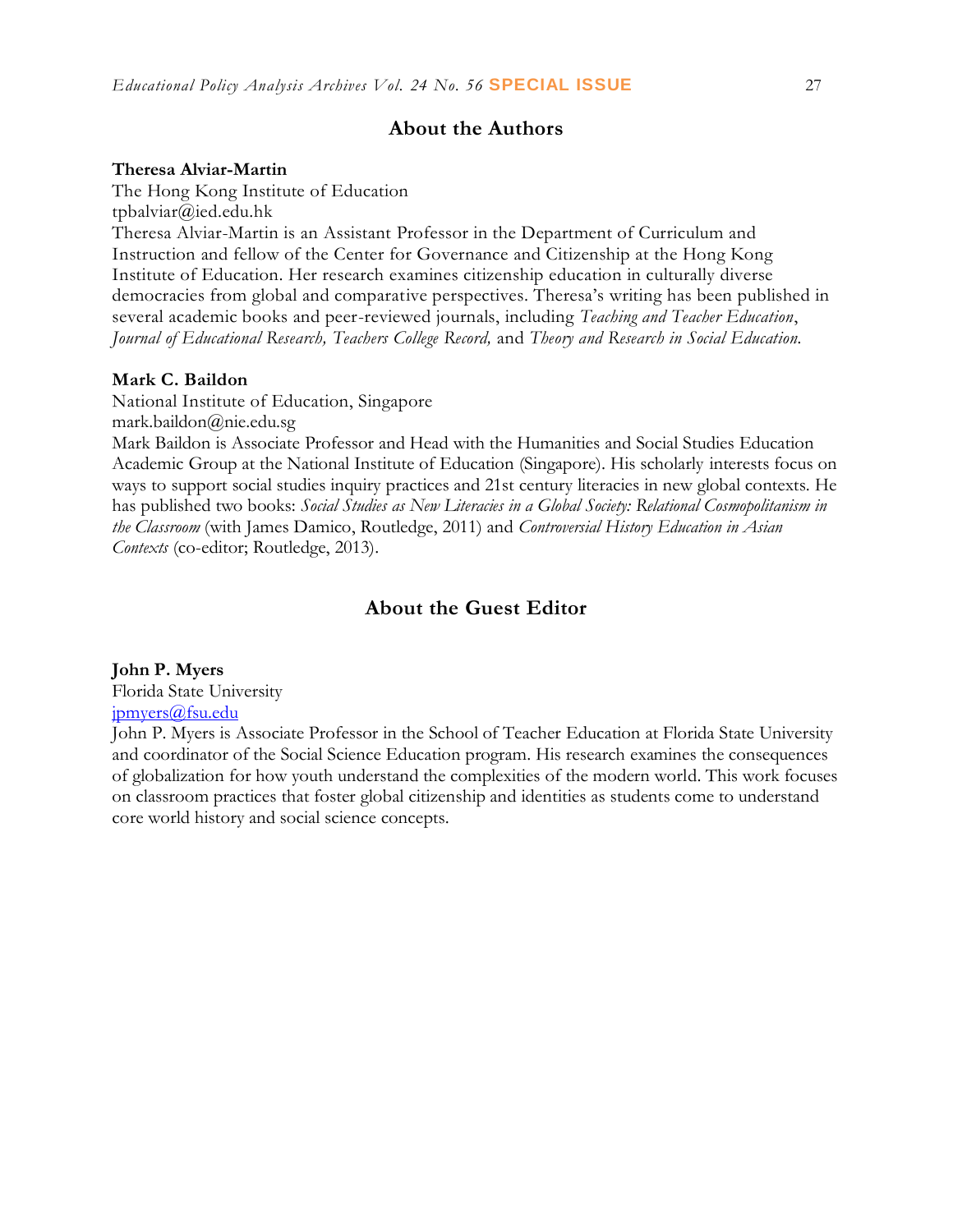## **SPECIAL ISSUE Education for Global Citizenship: Democratic Visions and Future Directions**

# education policy analysis archives

Volume 24 Number 58 May 16, 2016 ISSN 1068-2341

## ⊛

SOME RIGHTS READERS are free to copy, display, and distribute this article, as long as the work is attributed to the author(s) and **Education Policy Analysis Archives,** it is distributed for noncommercial purposes only, and no alteration or transformation is made in the work. More details of this Creative Commons license are available at

http://creativecommons.org/licenses/by-nc-sa/3.0/. All other uses must be approved by the author(s) or **EPAA**. **EPAA** is published by the Mary Lou Fulton Institute and Graduate School of Education at Arizona State University Articles are indexed in CIRC (Clasificación Integrada de Revistas Científicas, Spain), DIALNET (Spain), [Directory of Open Access Journals,](http://www.doaj.org/) EBSCO Education Research Complete, ERIC, Education Full Text (H.W. Wilson), QUALIS A2 (Brazil), SCImago Journal Rank; SCOPUS, SOCOLAR (China).

Please contribute commentaries at http://epaa.info/wordpress/ and send errata notes to Gustavo E. Fischman [fischman@asu.edu](mailto:fischman@asu.edu)

**Join EPAA's Facebook community** at<https://www.facebook.com/EPAAAAPE> and **Twitter feed** @epaa\_aape.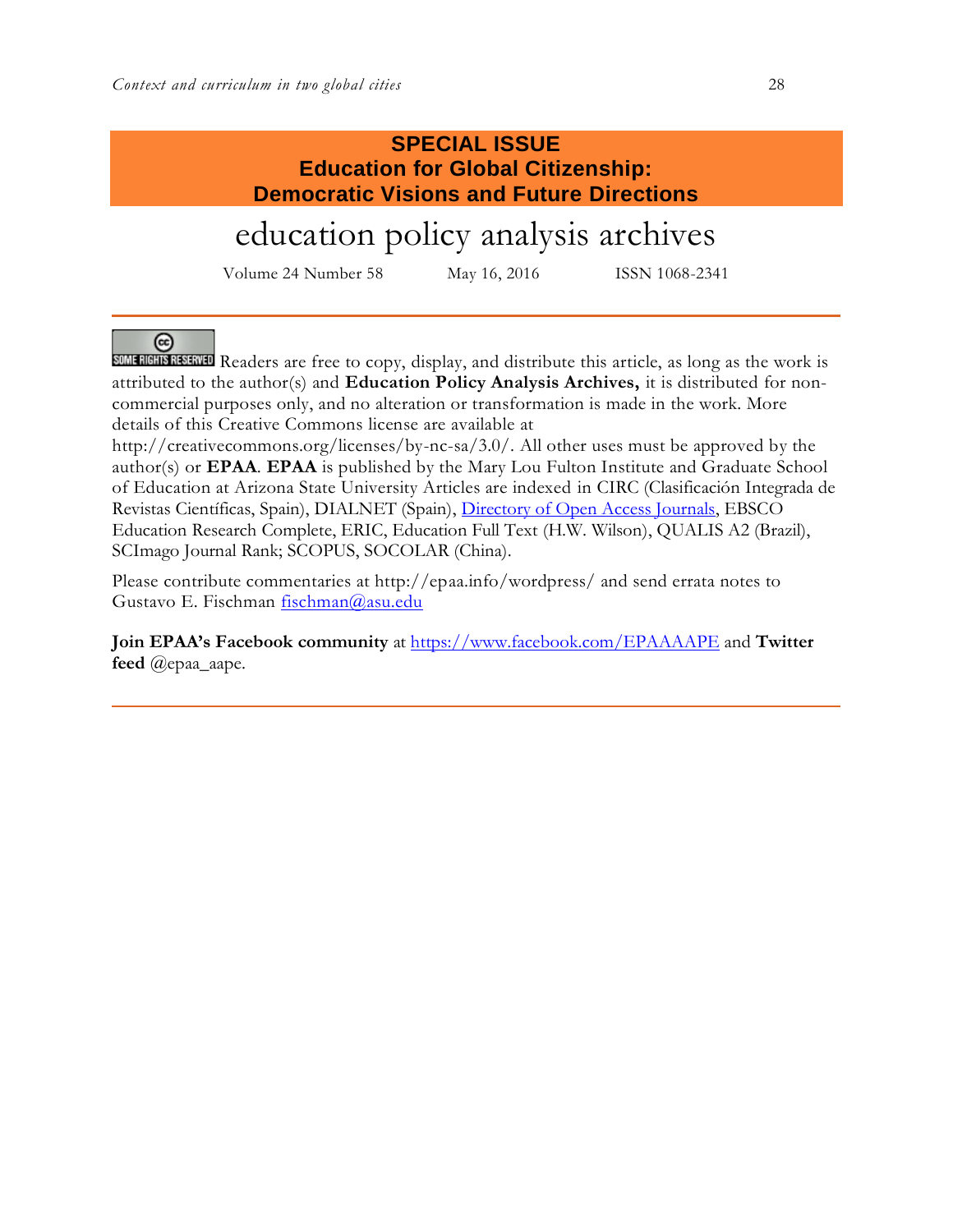## education policy analysis archives editorial board

#### Lead Editor: **Audrey Amrein-Beardsley** (Arizona State University) Executive Editor: **Gustavo E. Fischman** (Arizona State University) Associate Editors: **Sherman Dorn**, **David R. Garcia**, **Oscar Jimenez-Castellanos**, **Eugene Judson**, **Jeanne M. Powers** (Arizona State University)

**Cristina Alfaro** San Diego State University

**Gary Anderson** New York University

**Michael W. Apple** University of Wisconsin, Madison **Jeff Bale** OISE, University of Toronto, Canada

**David C. Berliner** Arizona State University

**Casey Cobb** University of Connecticut

**Arnold Danzig** San Jose State University

**Linda Darling-Hammond**  Stanford University

**Elizabeth H. DeBray** University of Georgia

**Chad d'Entremont** Rennie Center for Education Research & Policy

**John Diamond** University of Wisconsin, Madison

**Matthew Di Carlo** Albert Shanker Institute

**Michael J. Dumas** University of California, Berkeley

**Kathy Escamilla** University of Colorado, Boulder

**Melissa Lynn Freeman** Adams State College

**Rachael Gabriel** University of Connecticut

**Amy Garrett Dikkers** University of North Carolina, Wilmington

**Gene V Glass** Arizona State University

**Ronald Glass** University of California, Santa Cruz

**Jacob P. K. Gross** University of Louisville

**Julian Vasquez Heilig** California State University, Sacramento **Aaron Bevanot** SUNY Albany **Kimberly Kappler Hewitt** University of North Carolina Greensboro

**Aimee Howley** Ohio University **Noah Sobe** Loyola University

**Henry Braun** Boston College **Steve Klees** University of Maryland **Nelly P. Stromquist** University of

**Jaekyung Lee S**UNY Buffalo

**Jessica Nina Lester** Indiana University

**Amanda E. Lewis** University of Illinois, Chicago

**Chad R. Lochmiller** Indiana University

**Christopher Lubienski** University of Illinois, Urbana-Champaign

**Sarah Lubienski** University of Illinois, Urbana-Champaign

**William J. Mathis** University of Colorado, Boulder

**Michele S. Moses** University of Colorado, Boulder

**Julianne Moss** Deakin University, Australia

**Sharon Nichols** University of Texas, San Antonio

**Eric Parsons** University of Missouri-Columbia

**Susan L. Robertson** Bristol University, UK

**Gloria M. Rodriguez** University of California, Davis **R. Anthony Rolle** University of Houston

**A. G. Rud** Washington State University

**Eric M. Haas** WestEd **Patricia Sánchez** University of University of Texas, San Antonio **Janelle Scott** University of California, Berkeley **Jack Schneider** College of the Holy Cross

Maryland

**Benjamin Superfine** University of Illinois, Chicago

**Maria Teresa Tatto**  Michigan State University

**Adai Tefera** Virginia Commonwealth University

**Tina Trujillo** University of California, Berkeley

**Federico R. Waitoller** University of Illinois, Chicago

**Larisa Warhol** University of Connecticut

**John Weathers** University of Colorado, Colorado Springs

**Kevin Welner** University of Colorado, Boulder

**Terrence G. Wiley** Center for Applied Linguistics

**John Willinsky**  Stanford University

**Jennifer R. Wolgemuth** University of South Florida

**Kyo Yamashiro** Claremont Graduate University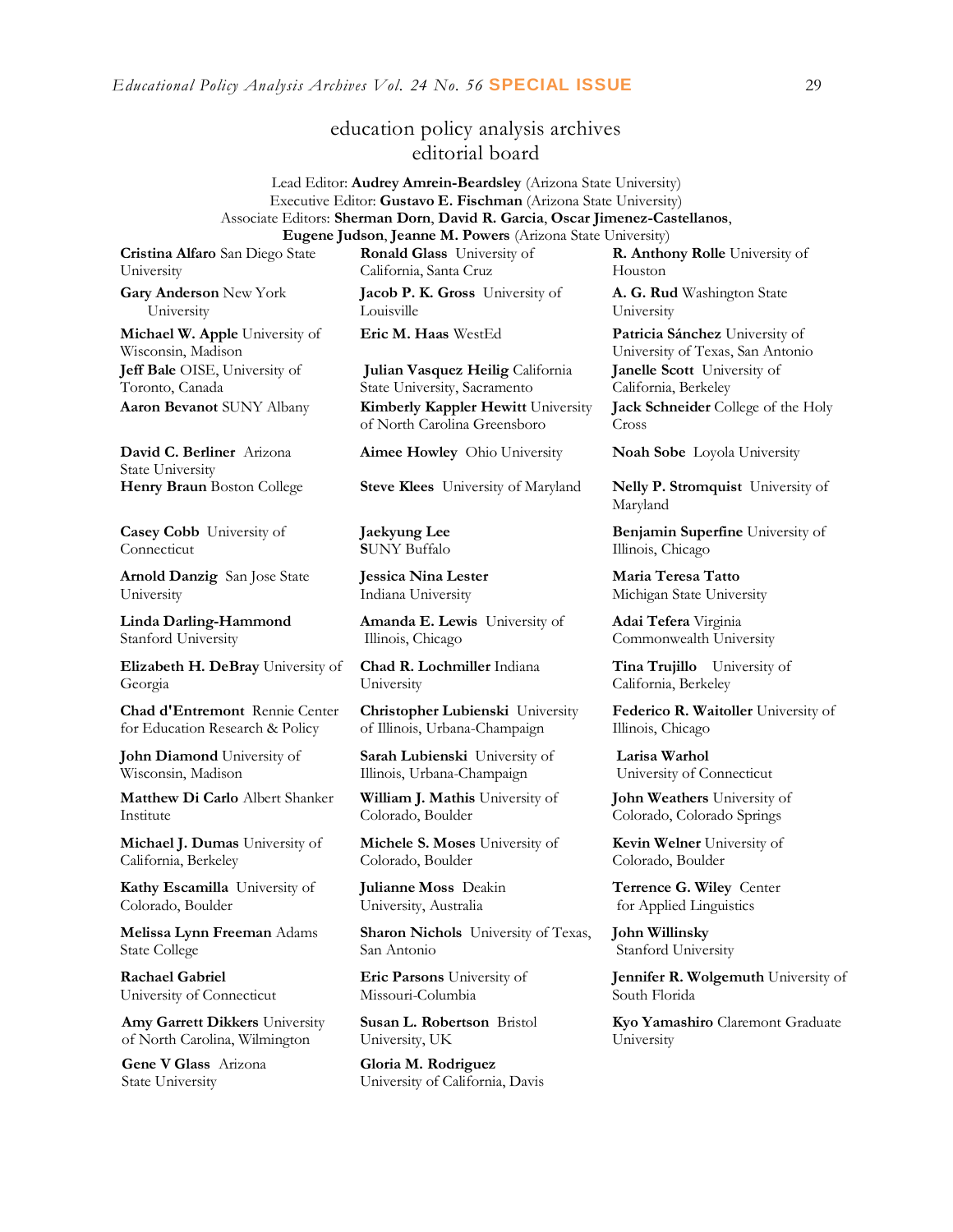## archivos analíticos de políticas educativas consejo editorial

Executive Editor: **Gustavo E. Fischman** (Arizona State University) Editores Asociados: **Armando Alcántara Santuario** (UNAM), **Jason Beech**, Universidad de San Andrés, **Antonio Luzon**, University of Granada

| Miguel Angel Arias Ortega<br>Universidad Autónoma de la Ciudad<br>de México                                                                             | Juan Carlos González Faraco<br>Universidad de Huelva, España                                                                                | Mario Rueda Beltrán Instituto de<br>Investigaciones sobre la<br>Universidad y la Educación,<br>UNAM, México                       |
|---------------------------------------------------------------------------------------------------------------------------------------------------------|---------------------------------------------------------------------------------------------------------------------------------------------|-----------------------------------------------------------------------------------------------------------------------------------|
| Xavier Bonal Sarro Universidad<br>Autónoma de Barcelona, España<br>Antonio Bolívar Boitia Universidad<br>de Granada, España                             | María Clemente Linuesa<br>Universidad de Salamanca, España<br>María Guadalupe Olivier Tellez,<br>Universidad Pedagógica Nacional,<br>México | Jurjo Torres Santomé,<br>Universidad de la Coruña, España<br>Yengny Marisol Silva Laya<br>Universidad Iberoamericana,<br>México   |
| José Joaquín Brunner Universidad<br>Diego Portales, Chile<br>Damián Canales Sánchez Instituto<br>Nacional para la Evaluación de la<br>Educación, México | Miguel Pereyra Universidad de<br>Granada, España<br>Mónica Pini Universidad Nacional<br>de San Martín, Argentina                            | Juan Carlos Tedesco Universidad<br>Nacional de San Martín, Argentina<br>Ernesto Treviño Ronzón<br>Universidad Veracruzana, México |
| Gabriela de la Cruz Flores<br>Universidad Nacional Autónoma de<br>México                                                                                | José Luis Ramírez Romero<br>Universidad Autónoma de Sonora,<br>México                                                                       | Ernesto Treviño Villarreal<br>Universidad Diego Portales<br>Santiago, Chile                                                       |
| <b>Marco Antonio Delgado Fuentes</b>                                                                                                                    |                                                                                                                                             |                                                                                                                                   |
| Universidad Iberoamericana, México<br>Inés Dussel, DIE-CINVESTAV,<br>México                                                                             | José Ignacio Rivas Flores<br>Universidad de Málaga, España<br>Paula Razquin Universidad de                                                  | <b>Antoni Verger Planells</b><br>Universidad Autónoma de<br>Barcelona, España<br>Catalina Wainerman Universidad                   |
| <b>Pedro Flores Crespo</b> Universidad<br>Iberoamericana, México                                                                                        | San Andrés, Argentina<br>Miriam Rodríguez Vargas<br>Universidad Autónoma de<br>Tamaulipas, México                                           | de San Andrés, Argentina<br>Juan Carlos Yáñez Velazco<br>Universidad de Colima, México                                            |